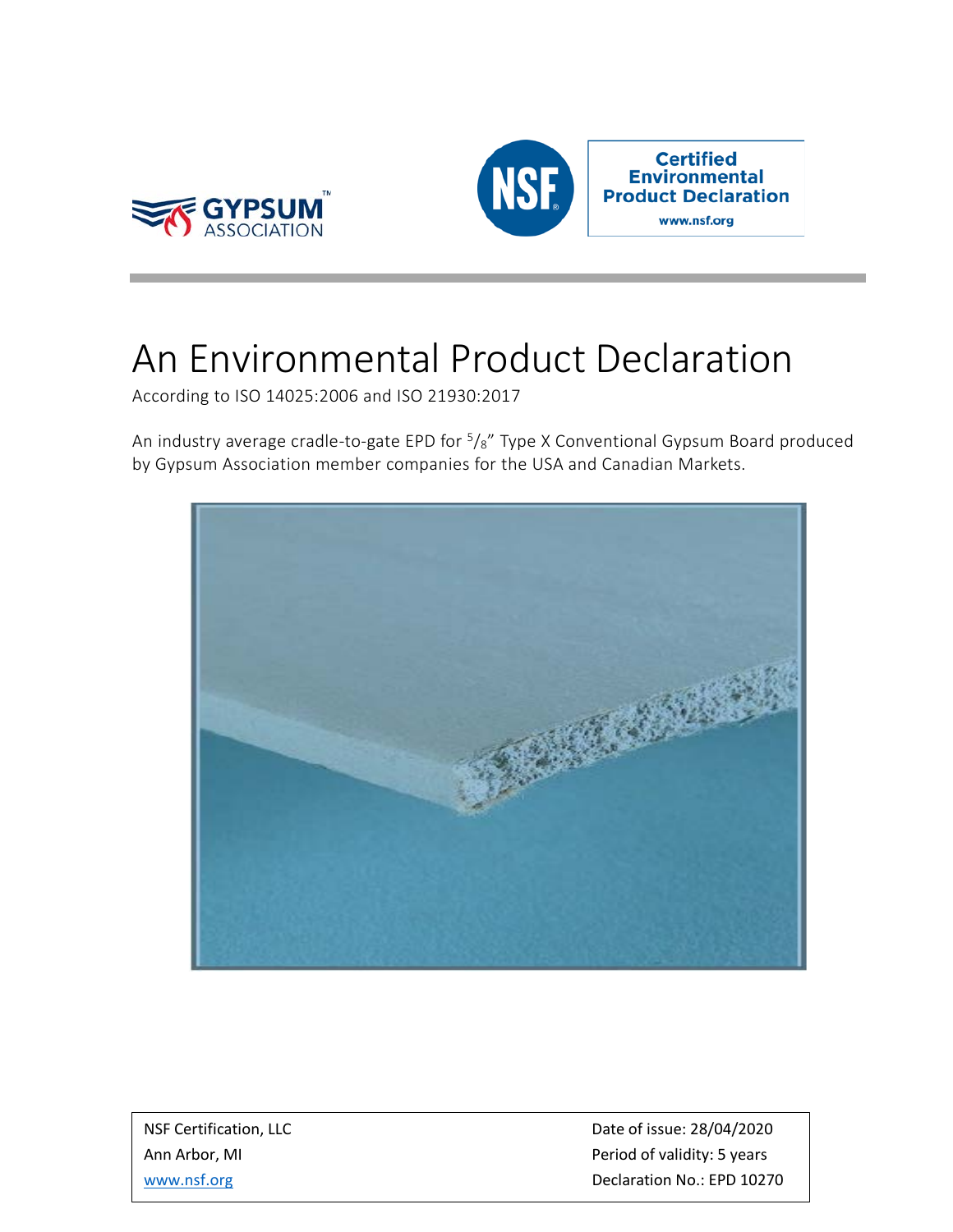

## **NSF Certified Environmental Product Declaration**

This is an industry average (also known as an "industry-wide" cradle-to-gate EPD) business-tobusiness Type III environmental product declaration for  $5\frac{1}{8}$ " (15.9 mm) Type X conventional gypsum board as manufactured by the Gypsum Association (GA) member companies in the USA and Canada conforming to ASTM C1396, Standard Specification for Gypsum Board [1]. This declaration has been prepared in accordance with ISO 21930 [2], ISO 14025 [3], ISO 14040 [4], ISO 14044 [5] the governing NSF International product category rules (PCR) for preparing an environmental product declaration for gypsum panel products [6] and NSF International's EPD program operator rules [7].

The intent of this document is to further the development of environmentally compatible and more sustainable construction products by providing comprehensive environmental information related to potential environmental impacts of  $\frac{5}{8}$ " (15.9 mm) Type X conventional gypsum board available in the USA and Canada in accordance with international standards.

| <b>General Summary</b>  |                                                                                                                                                                                                                                                                                                                                                                                                                                                                                                                                                                      |
|-------------------------|----------------------------------------------------------------------------------------------------------------------------------------------------------------------------------------------------------------------------------------------------------------------------------------------------------------------------------------------------------------------------------------------------------------------------------------------------------------------------------------------------------------------------------------------------------------------|
| <b>Owner of the EPD</b> |                                                                                                                                                                                                                                                                                                                                                                                                                                                                                                                                                                      |
|                         | <b>Gypsum Association (GA)</b><br>6525 Belcrest Road, Suite 480<br>Hyattsville, MD 20782<br>Link (URL): www.gypsum.org<br>info@gypsum.org                                                                                                                                                                                                                                                                                                                                                                                                                            |
|                         | The GA is a not-for-profit trade association founded in 1930.<br>Its mission is to promote the use of gypsum while advancing<br>the development growth, and general welfare of the gypsum<br>industry in the United States (U.S.) and Canada on behalf of<br>its member companies. GA members include all the active<br>gypsum panel product manufacturers in the U.S. and<br>Canada. To be eligible for membership in the Association, a<br>firm or corporation must calcine gypsum and manufacture<br>gypsum board under the provisions of ASTM Standard<br>C1396. |
|                         |                                                                                                                                                                                                                                                                                                                                                                                                                                                                                                                                                                      |

## **Environmental Product Declaration Summary**

NSF Certification, LLC and the control of the Date of issue: 28/04/2020 Ann Arbor, MI **Period of validity: 5 years** [www.nsf.org](http://www.nsf.org/) **Declaration No.: EPD 10270**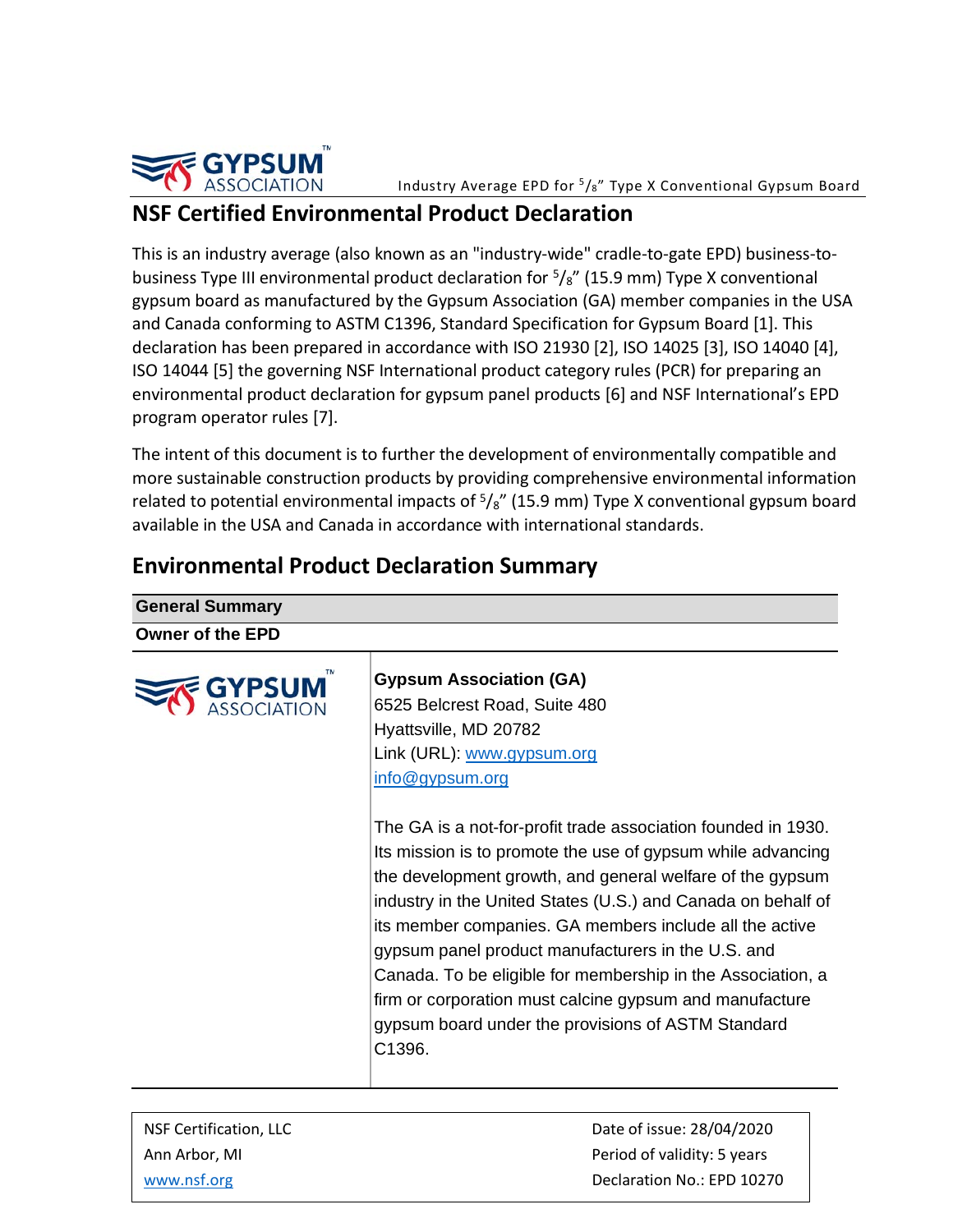

| <b>General Summary</b>                         |                                                              |
|------------------------------------------------|--------------------------------------------------------------|
|                                                | Each GA member company provided both LCI and meta-           |
|                                                | data for the reference year 2017. GA members, with the       |
|                                                | inclusion of their Canadian holdings and affiliates, produce |
|                                                | and ship over 90% of the gypsum board consumed in the        |
|                                                | USA and Canada.                                              |
|                                                | The owner of the declaration is liable for the underlying    |
|                                                | information and evidence.                                    |
| <b>GA Member Companies Corporate Locations</b> |                                                              |
|                                                |                                                              |
| <b>RICAN</b>                                   | American Gypsum Company LLC                                  |
|                                                | 3811 Turtle Creek Blvd., Suite 1200                          |
|                                                | Dallas, TX 75219, USA                                        |
|                                                | Member Link (URL):                                           |
|                                                | http://www.americangypsum.com/                               |
|                                                |                                                              |
| <b>CertainTeed</b>                             | CertainTeed Gypsum, Inc.                                     |
|                                                | CertainTeed Gypsum Canada, Inc.                              |
| <b>Gypsum</b>                                  | 20 Moores Road                                               |
|                                                | Malvern, PA 19355, USA                                       |
|                                                | Member Link (URL):                                           |
|                                                | http://www.certainteed.com/gypsum                            |
|                                                | <b>Continental Building Products</b>                         |
|                                                | 12950 Worldgate Drive, Suite 700                             |
|                                                | Herndon, VA 20170, USA                                       |
|                                                | Member Link (URL):                                           |
| <b>CONTINEN</b>                                | http://www.continental-bp.com/en/                            |
| <b>BUILDING PRODUCTS</b>                       |                                                              |
|                                                | Georgia-Pacific Gypsum LLC                                   |
| <b>Georgia-Pacific</b><br>Gypsum               | 133 Peachtree Street NE                                      |
|                                                | Atlanta, GA 30303, USA                                       |
|                                                | Member Link (URL):                                           |
|                                                | http://www.buildgp.com/Georgia-Pacific-Gypsum                |
|                                                |                                                              |
|                                                |                                                              |
|                                                |                                                              |

NSF Certification, LLC and the Date of issue: 28/04/2020 Ann Arbor, MI **Ann Arbor, MI** Period of validity: 5 years [www.nsf.org](http://www.nsf.org/) button and the control of the Declaration No.: EPD 10270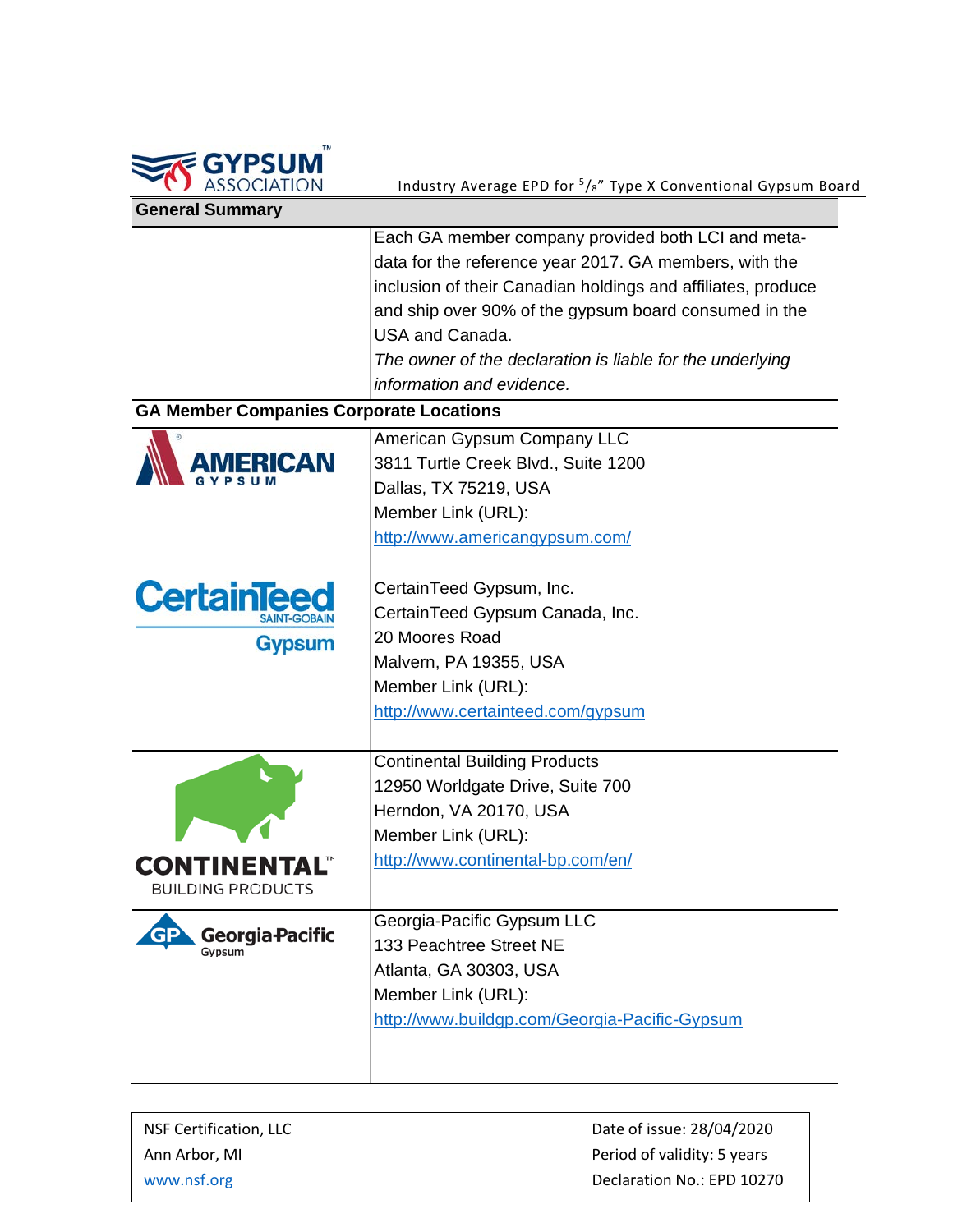| <b>General Summary</b>                       | Industry Average EPD for <sup>5</sup> / <sub>8</sub> " Type X Conventional Gypsum Board                                                                                                              |
|----------------------------------------------|------------------------------------------------------------------------------------------------------------------------------------------------------------------------------------------------------|
| <b>National TH</b><br><b>Gypsum.</b>         | <b>National Gypsum Company</b><br>2001 Rexford Road<br>Charlotte, North Carolina 28211, USA<br>Member Link (URL):<br>http://nationalgypsum.com/                                                      |
| <b>PABCO</b> Gypsum<br>what the job demands' | PABCO <sup>®</sup> Gypsum<br>10600 White Rock Road, Suite 100<br>Rancho Cordova, CA 95670, USA<br>Member Link (URL):<br>http://www.pabcogypsum.com/                                                  |
| <b>USG</b>                                   | United States Gypsum Company<br>550 West Adams Street<br>Chicago, IL 60661-3676, USA<br>Member Link (URL):<br>https://www.usg.com/content/usgcom/en.html                                             |
| IT'S YOUR WORLD, BUILD IT                    | Canadian Gypsum Company (CGC) Inc.<br>350 Burnhamthorpe Road West<br>5th Floor Mississauga, ON, L5B 3J1, Canada<br>Member Link (URL):                                                                |
| <b>Product Group and Name</b>                | https://www.usg.com/content/usgcom/en CA east.html<br>Gypsum board                                                                                                                                   |
| <b>Product Description</b>                   | Gypsum board is the generic name for a family of sheet<br>products consisting of a non-combustible core primarily of<br>gypsum with a paper facing [5], [8] (UNCPC Code 3699,<br>NAICS Code 327420). |
| <b>Product Category Rules</b><br>(PCR)       | NSF International, Product Category Rule for Environmental<br>Product Declarations, PCR for Gypsum Panel Products,<br>April 2020 [5].                                                                |
| <b>Certification Period</b>                  | 28.04.2020 - 27.04.2025                                                                                                                                                                              |
| <b>Declared Unit</b>                         | 92.9 m <sup>2</sup> (1,000 square feet) of $\frac{5}{8}$ " (15.9 mm) Type X<br>conventional gypsum board.                                                                                            |
| <b>NSF Declaration Number</b>                | EPD 10270                                                                                                                                                                                            |

| NSF Certification, LLC | Date of issue: 28/04/2020   |
|------------------------|-----------------------------|
| Ann Arbor. MI          | Period of validity: 5 years |
| www.nsf.org            | Declaration No.: EPD 10270  |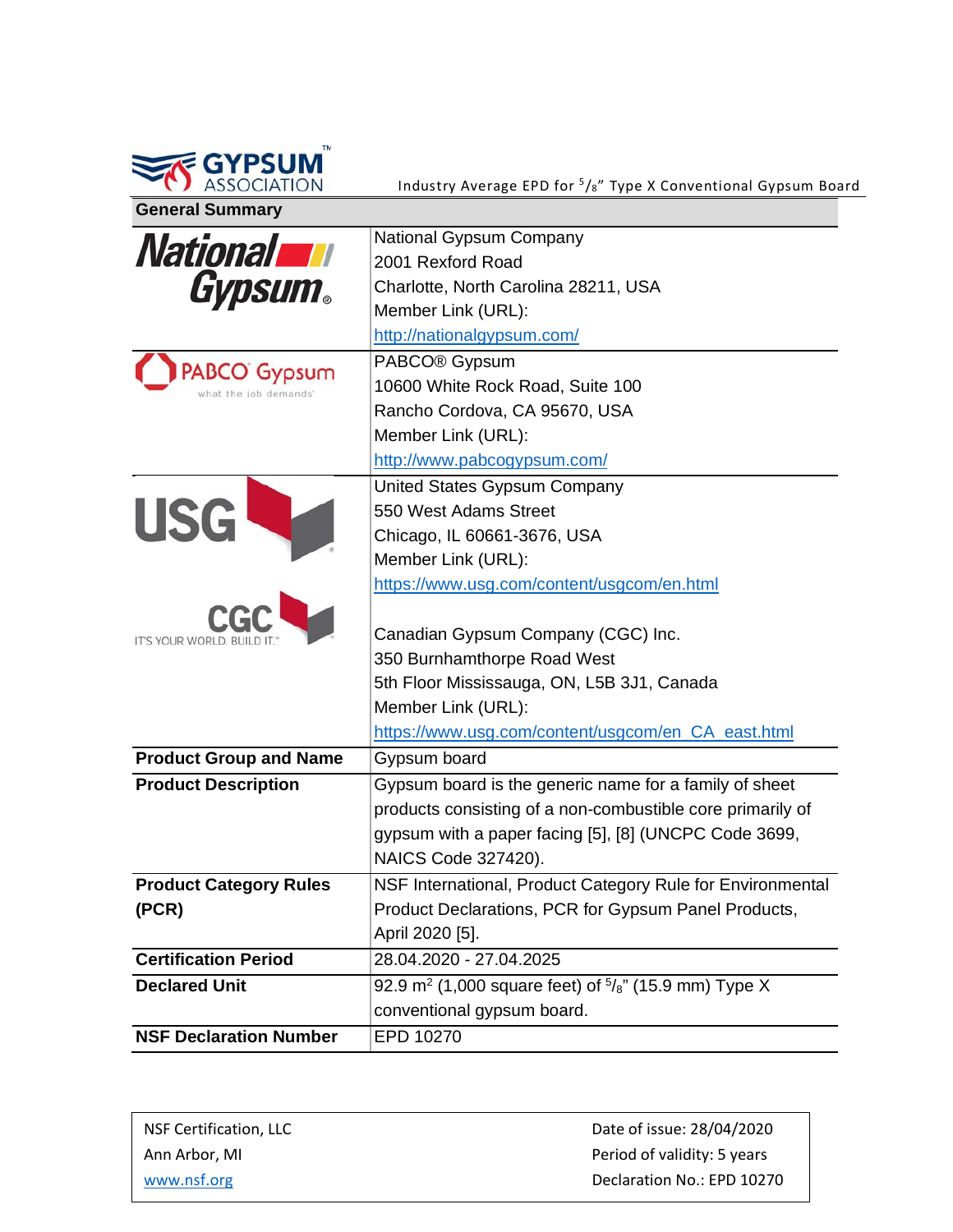

#### **EPD and Project Report Information Program Operator** NSF Certification, LLC **Declaration Holder** Gypsum Association (GA) **Product group** Gypsum board **Date of Issue**  28.04.2020 **Period of Validity** 5 years **Declaration Number**  EPD 10270

#### **Declaration Type**

A "cradle-to-gate" EPD for  $\frac{5}{8}$ " Type X conventional gypsum board manufactured by GA members. Activity stages or information modules covered include production with the product ready for shipment at the manufacturing plant (modules A1 to A3). The declaration is intended for use in Business-to-Business (B-to-B) communication.

#### **Applicable Countries**

United States and Canada

#### **Product Applicability**

Gypsum board products are used extensively in building construction and renovation as an enclosing surface for interior walls and ceilings providing a finishing surface as well as mold and fire resistance.

#### **Content of the Declaration**

This declaration follows *Section 9*; *Content of an EPD*, NSF International, Product Category Rule for Environmental Product Declarations: PCR for Gypsum Panel Products, April 2020 [5].

| This EPD was independently verified |                                                                      |
|-------------------------------------|----------------------------------------------------------------------|
| by NSF in accordance with ISO 14025 |                                                                      |
| and the reference PCR:              |                                                                      |
| <b>Internal</b><br><b>External</b>  |                                                                      |
| X                                   | Jenny Oorbeck, joorbeck@nsf.org                                      |
| <b>The Project Report</b>           | An Industry Average Cradle-to-Gate Life Cycle                        |
|                                     | Assessment of $\frac{1}{2}$ " Lightweight and $\frac{5}{8}$ " Type X |
|                                     | conventional Gypsum Board for the USA and                            |
|                                     | Canadian Markets, April 2020.                                        |
| <b>Prepared by</b>                  | Lindita Bushi, Ph.D. and Mr. Jamie Meil                              |
|                                     | Athena Sustainable Materials Institute                               |
| <b>Athena</b>                       | info@athenasmi.org                                                   |
| Sustainable Materials<br>Institute  | www.athenasmi.org                                                    |

| NSF Certification, LLC | Date of issue: 28/04/2020   |
|------------------------|-----------------------------|
| Ann Arbor. MI          | Period of validity: 5 years |
| www.nsf.org            | Declaration No.: EPD 10270  |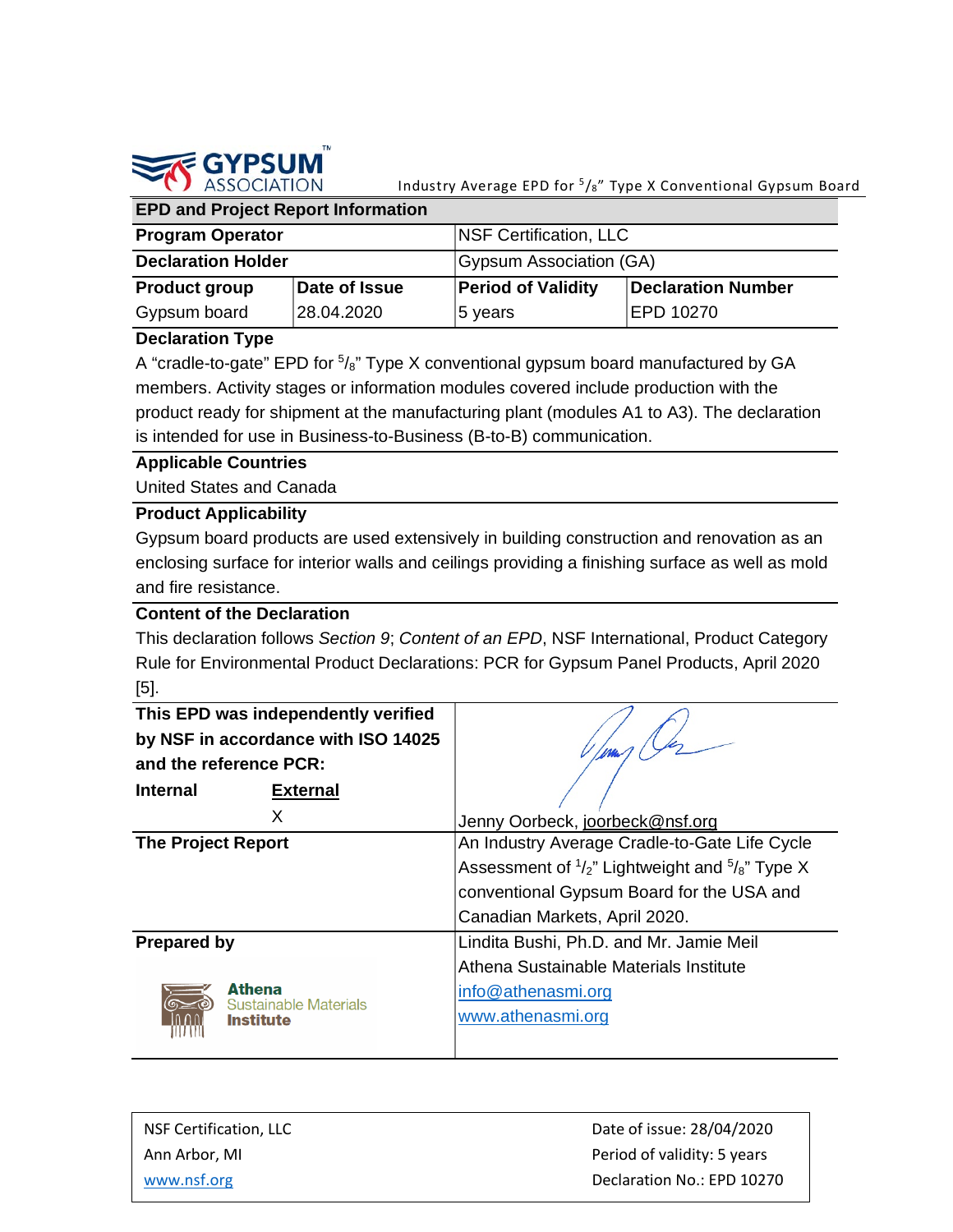

### **EPD and Project Report Information**

**This EPD project report was independently verified by NSF in accordance with ISO 14025, ISO 14040/44 and the reference PCR:** Jack Geibig – EcoForm

Jack Heilig

[jgeibig@ecoform.com](mailto:jgeibig@ecoform.com)

| <b>PCR Information</b>       |                                              |
|------------------------------|----------------------------------------------|
| <b>Program Operator</b>      | <b>NSF Certification, LLC</b>                |
| <b>Reference PCR</b>         | NSF International, Product Category Rule for |
|                              | Environmental Product Declarations: PCR for  |
|                              | Gypsum Panel Products [5].                   |
| Date of Issue                | April 2020                                   |
| PCR review was conducted by: | Thomas P. Gloria, PhD (Chair),               |
|                              | Industrial Ecology Consultants,              |
|                              | t.gloria@industrial-ecology.com              |
|                              | Mr. Jack Geibig, EcoForm                     |
|                              | Mr. Bill Stough, Sustainable Research Group  |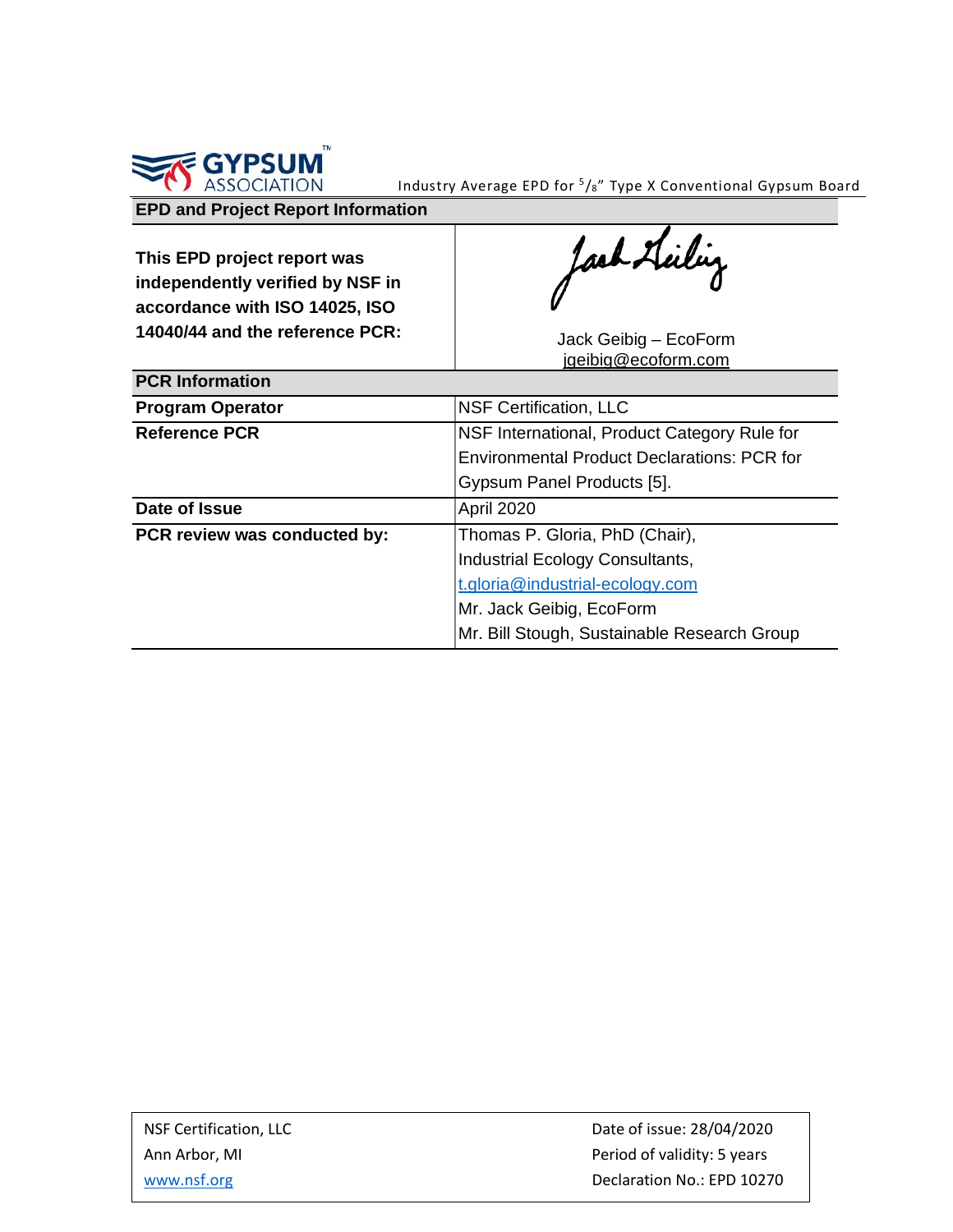

## 1 PRODUCT IDENTIFICATION

#### **1.1 PRODUCT DEFINITION**

Gypsum board (UN CPC Code 3699, NAICS Code 327420), is manufactured to ASTM C1396 [1] and is designed to be used as an interior sheathing capable of supporting an array finishes and demonstrating various performance characteristics. Per NSF PCR [6], gypsum board is the generic name for a family of sheet products consisting of a non-combustible core primarily of gypsum with paper facing [8]. Gypsum board is ubiquitous in its use and naming – also called wallboard, drywall, plaster board, sheet rock and gypsum panel. Conventional  $5\frac{1}{8}$ " (15.9 mm) Type X gypsum board, having additional fire rating characteristics, is used primarily in commercial applications. As calculated, the weighted average density of  $5/8$ " Type X conventional gypsum board (MC 0%) was 10.4 kg/m<sup>2</sup>, with a minimum and maximum density value of 9.9 and 11.0 kg/m<sup>2</sup>, respectively (less than  $+/-10\%$  variation). The substrates consist of a noncombustible water-resistant gypsum core, sandwiched between two layers of paper. Typically, gypsum boards are 4' wide and 8' length panels (4'×8') produced with a beveled edge and are compatible with most interior wall and ceiling applications. Gypsum board may be available in other lengths and can vary in thickness and fire rating properties depending on additive types. It should be noted that  $5\frac{1}{8}$ " Type X conventional gypsum board (type X core) does not cover  $5\frac{1}{8}$ " Mold and Moisture Resistant (MMR), including paper faced abuse resistant, paper faced impact resistant (fiberglass mesh reinforcement embedded in the core) and paper faced plaster base gypsum board.

#### **1.2 PRODUCT STANDARD**

Applicable product standards for gypsum board include:

- ASTM C11–18b *Standard terminology relating to gypsum and related building materials and systems.*
- ASTM C22 / C22M–00(15) *Standard Specification for Gypsum.*
- ASTM C473-17 *Standard Test Methods for Physical Testing of Gypsum Panel Products.*
- ASTM C1396 / C1396M-17- *Standard Specification for Gypsum Board*.
- ASTM D3273–16 *Standard Test Method for Resistance to Growth of Mold on the Surface of Interior Coatings in an Environmental Chamber*.
- ASTM E84-19b *Standard Test Method for Surface Burning Characteristics of Building Materials*.
- ASTM E119–18ce1 *Standard Test Methods for Fire Tests of Building Construction and Materials*.
- ASTM E2921–16a *Standard practice for minimum criteria for comparing whole building LCAs for use with building codes, standards, and rating systems.*

NSF Certification, LLC and the control of issue: 28/04/2020 Ann Arbor, MI **Period of validity: 5 years** [www.nsf.org](http://www.nsf.org/) **Declaration No.: EPD 10270**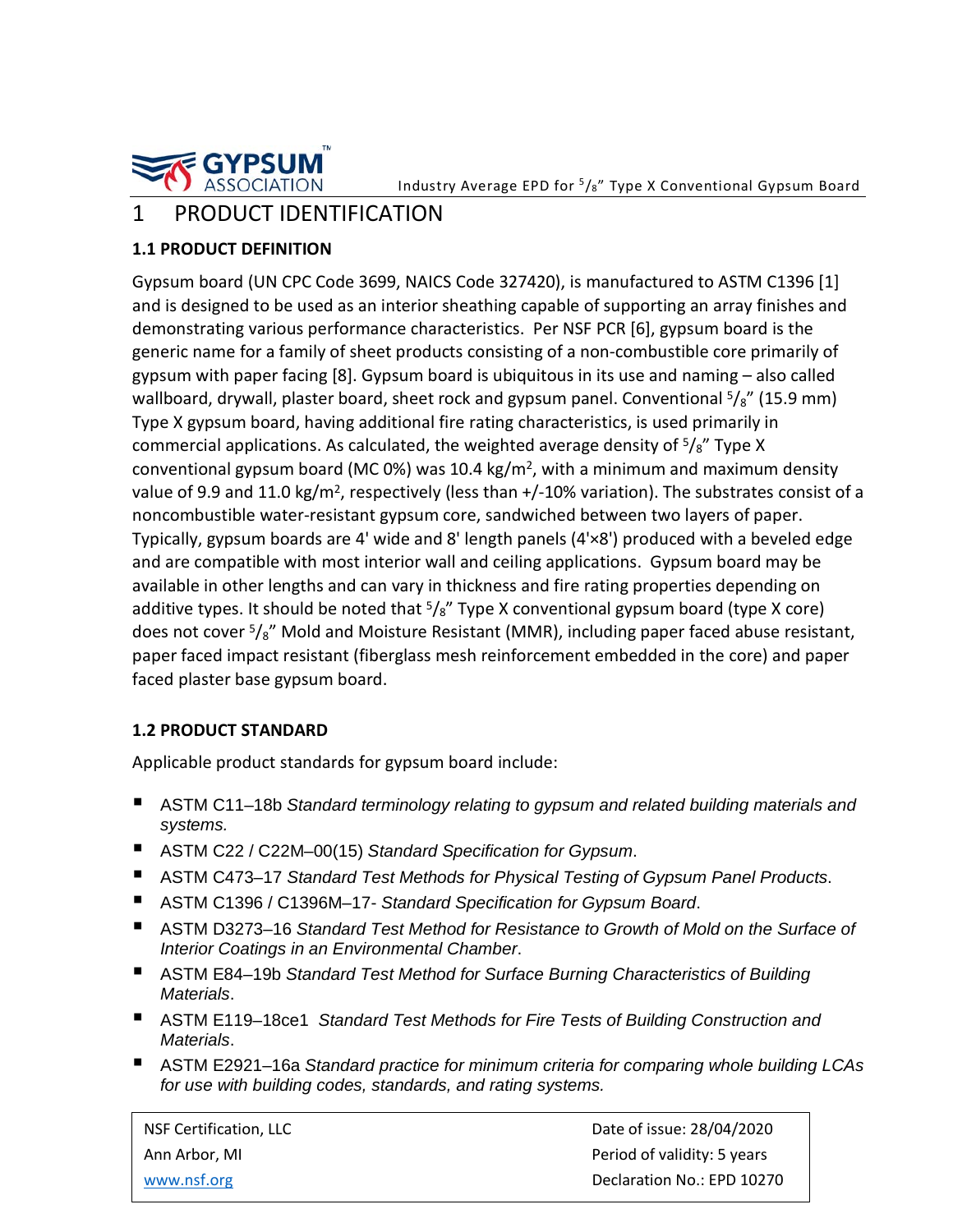

## 2 DECLARED UNIT

The declared unit is 92.9 m<sup>2</sup> (1,000 square feet, 1 MSF) of  $5\frac{1}{8}$  Type X conventional gypsum board (Table 1).

#### **Table 1: Declared unit definition**

| <b>Parameter</b> | 15.9mm $\frac{5}{8}$ " Type X<br>conventional | <b>Units</b>   |
|------------------|-----------------------------------------------|----------------|
| Declared unit    | 92.9                                          | m <sup>2</sup> |
| Mass             | 991                                           | kg             |
| <b>Thickness</b> | 15.9                                          | mm             |
| Core type        | Type X                                        | n/a            |

## 3 MATERIAL CONTENT

Table 2 below presents the weighted average composition by input material for 92.9  $m^2$  (1 MSF) of  $5\frac{1}{8}$ " (15.9 mm) Type X conventional gypsum board as derived from the GA member facilities LCI data collection for the reference year 2017.

#### Table 2: Weighted average material content for 92.9 m<sup>2</sup> of 15.9 mm Type X conventional **gypsum board**

| <b>Inputs</b>                      | <b>Units</b> | 15.9 mm $(^{5}/_{8}$ ") Type X<br>conventional |
|------------------------------------|--------------|------------------------------------------------|
| Natural gypsum ore                 | kg           | 359                                            |
| FGD synthetic gypsum               | kg           | 558                                            |
| Post-consumer gypsum <sup>1)</sup> | kg           | 3.5                                            |
| Facing paper                       | kg           | 19.2                                           |
| Backing paper                      | kg           | 17.9                                           |
| Starch                             | kg           | 3.8                                            |
| Vermiculite                        | kg           | 0.55                                           |
| Fiberglass                         | kg           | 2.65                                           |

| NSF Certification, LLC | Date of issue: 28/04/2020   |
|------------------------|-----------------------------|
| Ann Arbor, MI          | Period of validity: 5 years |
| www.nsf.org            | Declaration No.: EPD 10270  |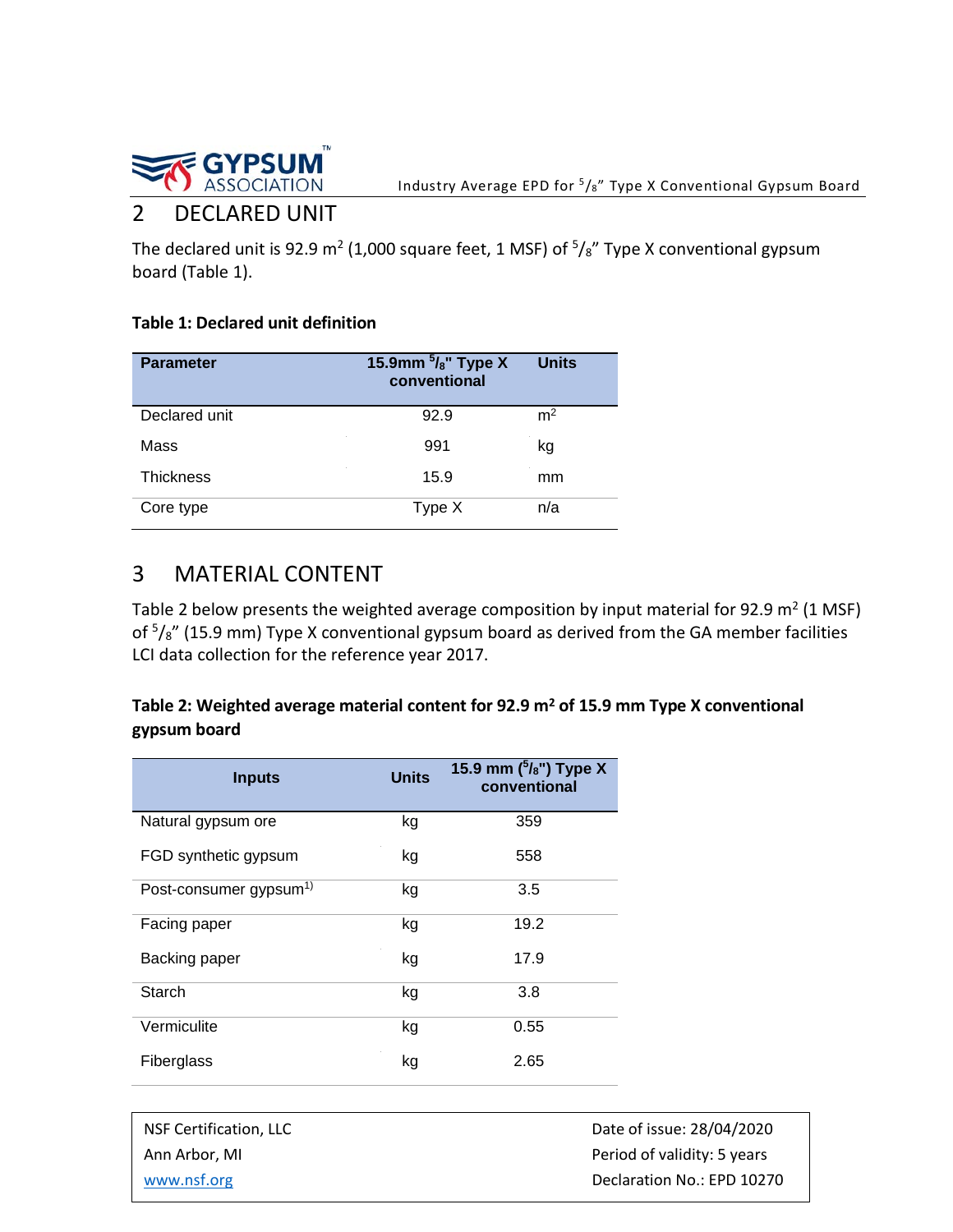

#### Industry Average EPD for  $5\frac{1}{8}$ " Type X Conventional Gypsum Board

| <b>Inputs</b>              | <b>Units</b> | 15.9 mm $({}^{5}/_{8}$ ") Type X<br>conventional |
|----------------------------|--------------|--------------------------------------------------|
| Potash                     | kg           | 0.0041                                           |
| Dextrose                   | kg           | 0.59                                             |
| Dispersant                 | kg           | 1.63                                             |
| Retarder                   | kg           | 0.22                                             |
| <b>Potassium Sulfate</b>   | kg           | 0.020                                            |
| Clay, kaolin               | kg           | 0.28                                             |
| <b>Boric Acid</b>          | kg           | 0.12                                             |
| Foaming agent (soap)       | kg           | 0.25                                             |
| Ball mill accelerator, BMA | kg           | 2.4                                              |
| <b>Edge Paste</b>          | kg           | 0.20                                             |
| Sodium Trimetaphosphate    | kg           | 0.036                                            |
| <b>Shredded Paper</b>      | kg           | 0.029                                            |
| Water                      | kg           | 610                                              |
| Wet weight                 | kg           | 1461                                             |
| Final weight, with MC      | kg           | 991                                              |
| <b>Final MC</b>            | %            | 2.6%                                             |
| Final weight, with 0% MC   | kg           | 964                                              |

*Note:* 

1) Post-consumer gypsum includes gypsum board on-site construction off-cuts and recovered gypsum material collected from demolition sites.

## 4 PRODUCT STAGE

For this EPD, the boundary is "cradle-to-gate" or the *Production stage*, which includes extraction of raw materials (cradle) through the manufacture of gypsum boards ready for shipment (gate). Downstream activity stages - Construction, Use, End-of-life, and Optional supplementary information beyond the system boundary - are excluded from the system boundary (Figure 1). Figure 2 illustrates the Production stage system boundary for the declared gypsum board product system.

| NSF Certification, LLC | Date of issue: 28/04/2020   |
|------------------------|-----------------------------|
| Ann Arbor, MI          | Period of validity: 5 years |
| www.nsf.org            | Declaration No.: EPD 10270  |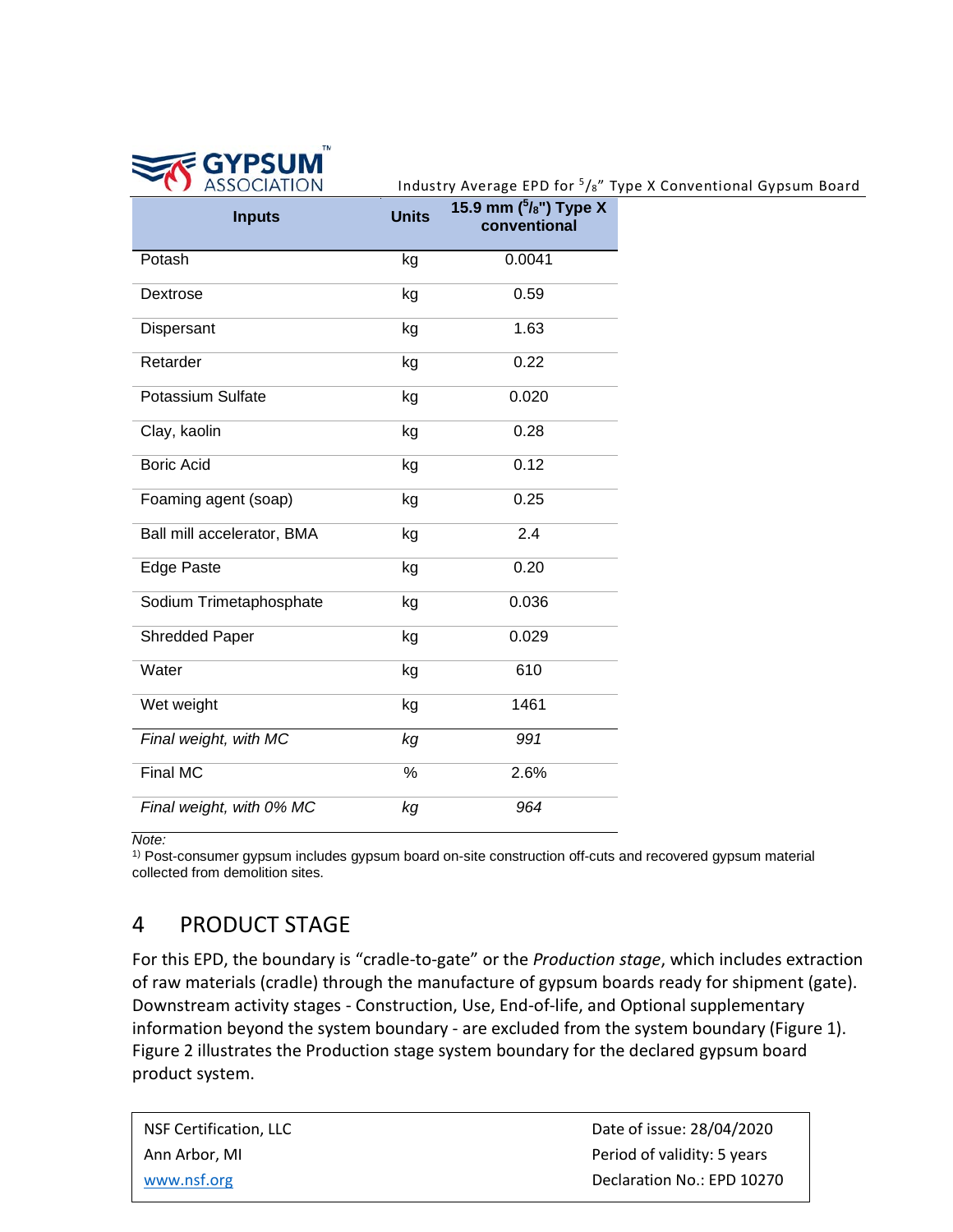

Industry Average EPD for  $5/s''$  Type X Conventional Gypsum Board

Per ISO 21930, 7.1.7.2.1 [2], the system boundary with nature includes those technical processes that provide the material and energy inputs into the system and the subsequent manufacturing and transport processes up to the factory gate, as well as the processing of any waste arising from those processes



*Figure 1 Common four life cycle stages and their information modules for construction products and the optional supplementary module [2]*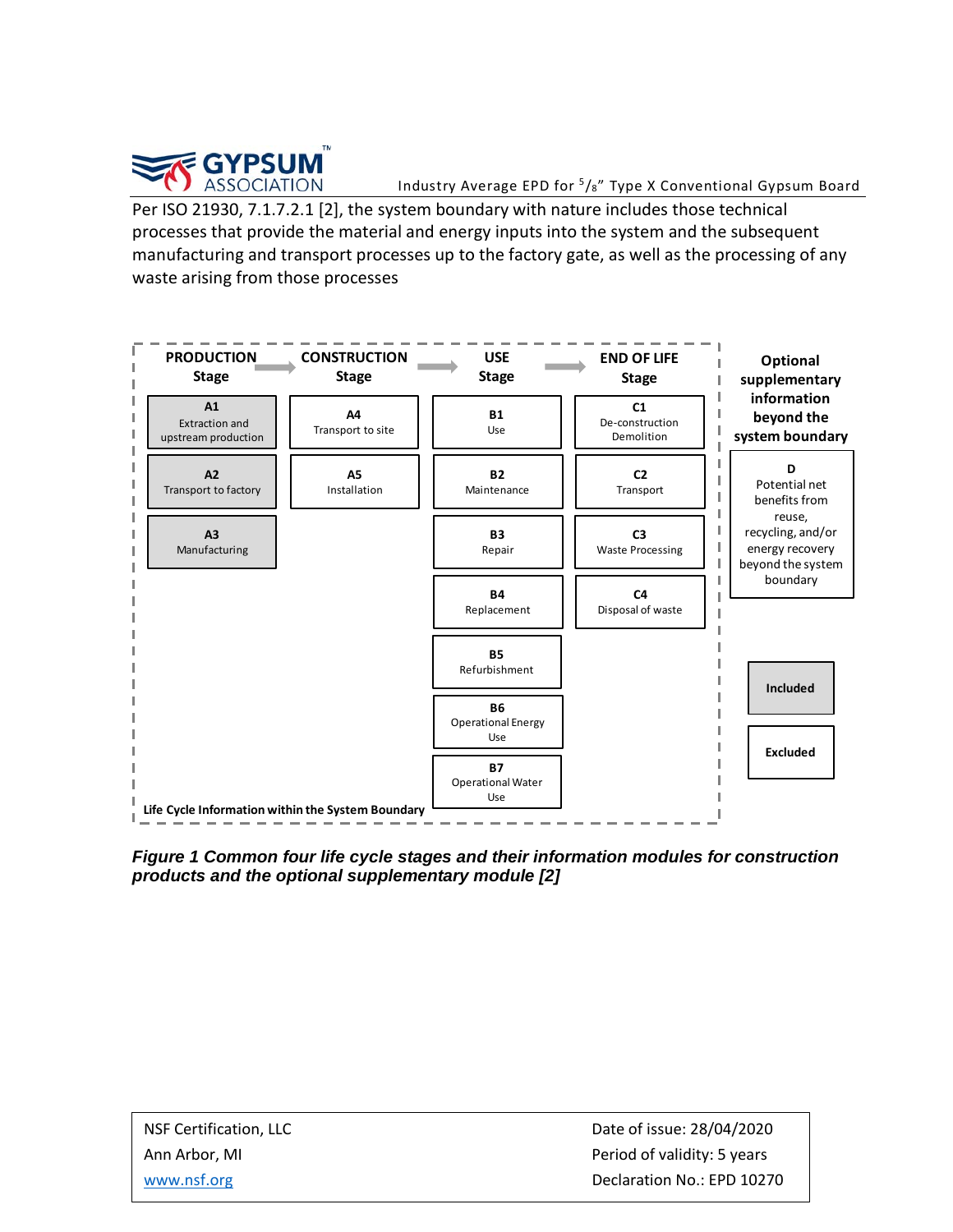



*Figure 2 Production stage (modules A1 to A3) system boundary of gypsum board manufacturing*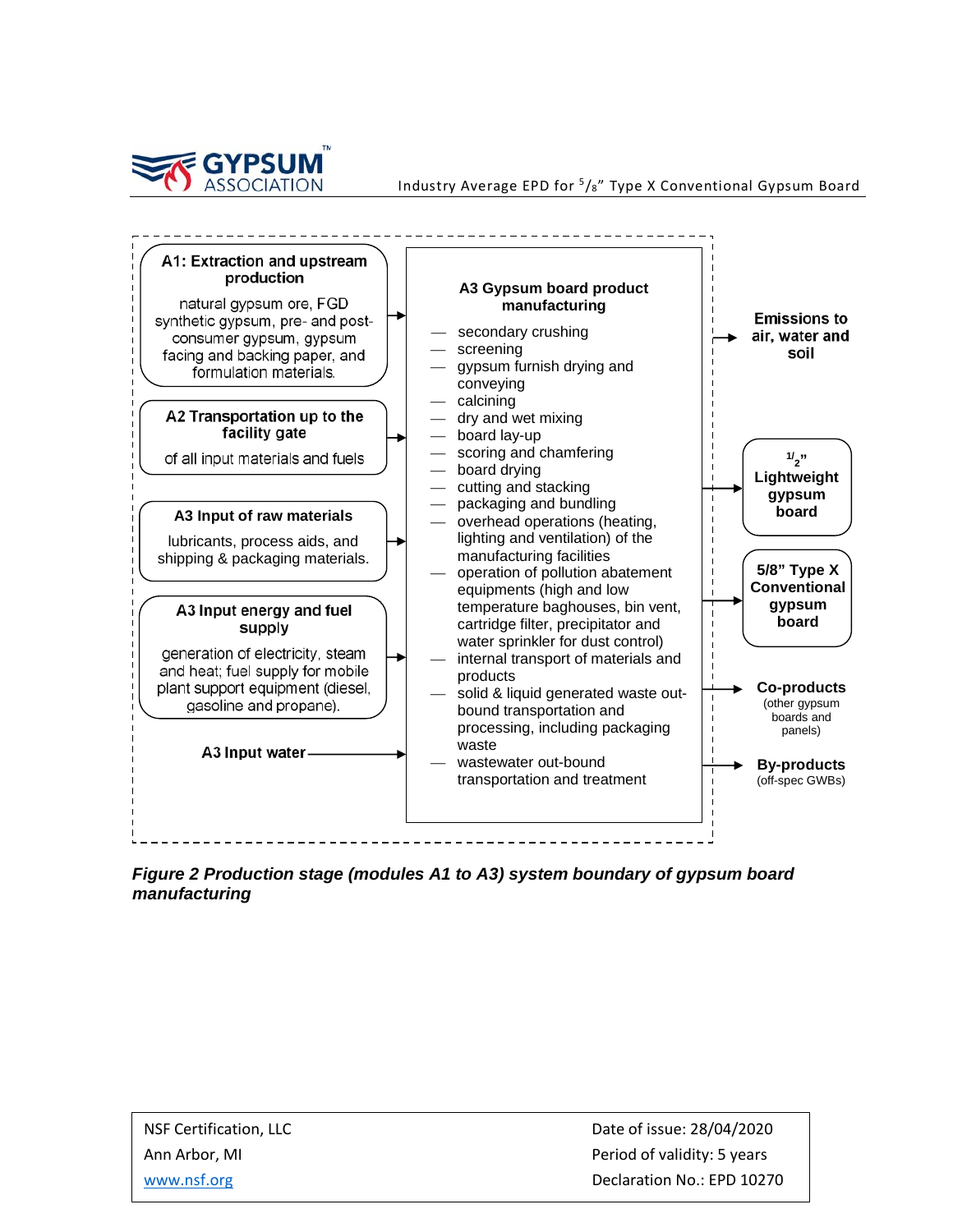**GYPSUM** 

Industry Average EPD for  $\frac{5}{8}$ " Type X Conventional Gypsum Board

## 5 LIFE CYCLE INVENTORY

#### **5.1 DATA COLLECTION, REPRESENTATIVENESS, SOURCES, AND CALCULATIONS**

Data collection was based on an initial survey of all GA member facility operations. GA members operate 51 facilities in the USA and Canada producing various gypsum panel products. Some facilities are 100% dedicated to the production of gypsum boards while others may produce paper faced as well as other gypsum panel products. In total 17 facilities operated by the 7 GA company members (American Gypsum Company LLC, CertainTeed Gypsum, Inc., CertainTeed Gypsum Canada, Inc., Continental Building Products, Georgia-Pacific Gypsum LLC, National Gypsum Company, PABCO® Gypsum, United States Gypsum Company and CGC Inc.) completed LCI data collection questionnaires representing a third of all GA member facilities producing gypsum board. The gypsum board manufacturing plant study sample included all GA member companies and represented about 25% of all establishments producing gypsum and about 30% of all gypsum board produced in the N.A. To ensure representativeness, the gypsum board manufacturing plant study also considered the scale of operations including a mix of small, medium and large facilities, their geographical location in each US census region and their source of gypsum – adjacent quarry, mine, imported natural gypsum ore and their use of flue gas desulfurized (FGD) synthetic gypsum (both domestic and imported).

In addition, in the framework of this project, foreground gate-to-gate LCI data were collected for natural gypsum ore extraction (six quarries and one underground mining site) as well the manufacture of gypsum facing and backing papers (three plants) for the reference year 2017. LCI data collection was based on three customized LCI surveys for the GA natural gypsum ore extraction sites, gypsum paper production, and gypsum board manufacturing facilities. Source of data is specified as: *Direct*, based on measurements or purchasing/selling records of the surveyed facilities; *Indirect*, based on calculations made by the personnel of the surveyed facilities; and *Estimated*, based on the industry average data and/or expert judgment.

Per NSF PCR, Section 5.3 [6] and ISO 21930, 5.3 [2], all facility specific LCI data were weighted based on total annual production to calculate the weighted average LCI profile for the natural gypsum ore (in short ton), gypsum papers (per MSF) and gypsum boards (per MSF).

Data calculation procedures follow ISO 14044 [4], and NSF PCR for Gypsum Panel Products [6]. Per ISO 21930, 7.2.2 [2], when transforming the inputs and outputs of combustible material into inputs and outputs of energy, the net calorific value (lower heating value) of fuels is applied according to scientifically based and accepted values specific to the combustible material.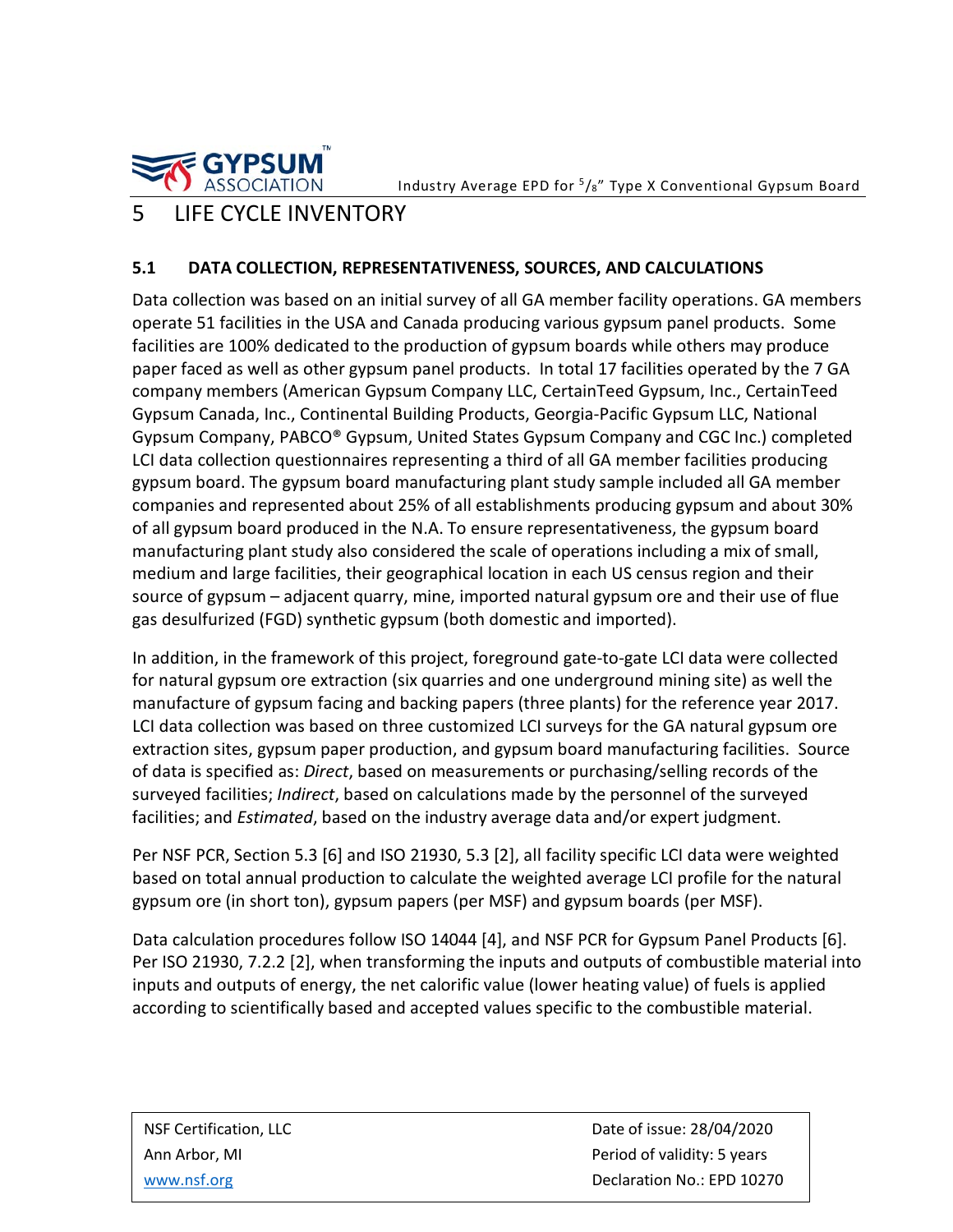

#### **5.2 DATA QUALITY REQUIREMENTS AND ASSESSMENTS**

A detailed description of collected data and the data quality assessment regarding the NSF PCR requirements [5] and ISO 14044 [4] is provided in the LCA report. Data quality is assessed based on its representativeness (technology coverage, geographic coverage, time coverage). completeness, consistency, reproducibility, transparency and uncertainty (Table 3).

| <b>Data Quality</b>           | <b>Description</b>                                                                                                                                                                                                                                                                                                                                                                                                                                                                                                                                                                                                                                                                                                                                                                                                                                                                                                                                                                                                                                                                     |  |  |  |
|-------------------------------|----------------------------------------------------------------------------------------------------------------------------------------------------------------------------------------------------------------------------------------------------------------------------------------------------------------------------------------------------------------------------------------------------------------------------------------------------------------------------------------------------------------------------------------------------------------------------------------------------------------------------------------------------------------------------------------------------------------------------------------------------------------------------------------------------------------------------------------------------------------------------------------------------------------------------------------------------------------------------------------------------------------------------------------------------------------------------------------|--|--|--|
| <b>Requirements</b>           |                                                                                                                                                                                                                                                                                                                                                                                                                                                                                                                                                                                                                                                                                                                                                                                                                                                                                                                                                                                                                                                                                        |  |  |  |
| <b>Technology</b><br>Coverage | Data represents the prevailing technology in use in U.S. and Canada. Whenever<br>available, for all upstream and core material and processes, North American typical<br>or average industry LCI datasets were utilized.<br>Technological representativeness is characterized as "high".                                                                                                                                                                                                                                                                                                                                                                                                                                                                                                                                                                                                                                                                                                                                                                                                |  |  |  |
| Geographic                    | The geographic region considered is U.S. and Canada. The geographic coverage                                                                                                                                                                                                                                                                                                                                                                                                                                                                                                                                                                                                                                                                                                                                                                                                                                                                                                                                                                                                           |  |  |  |
| Coverage                      | of all LCI databases and datasets is documented in the LCA report.<br>Geographical representativeness is characterized as "high".                                                                                                                                                                                                                                                                                                                                                                                                                                                                                                                                                                                                                                                                                                                                                                                                                                                                                                                                                      |  |  |  |
| <b>Time Coverage</b>          | Activity data are representative as of 2017.<br>- Gypsum board manufacturing process- primary data collected from 17 facilities:<br>reference year 2017 (12 months);<br>- In-bound/ out-bound transportation data- primary data collected from 17 facilities:<br>reference year 2017 (12 months);<br>- Natural gypsum ore – primary data collected from six quarries and one gypsum<br>ore underground mine: reference year 2017 (12 months);<br>- Face and backing paper manufacturing- primary data collected from 3 facilities:<br>reference year 2017 (12 months).<br>- Generic data: North American and global LCI databases such as the U.S.<br>National Renewable Energy Laboratory LCI database, September 2015<br>(http://www.nrel.gov/lci/), and ecoinvent 3.5, allocation, cut-off database, 2018<br>(http://www.ecoinvent.org/). Both are included in the LCA software SimaPro<br>v.9.0.0.30, 2019. US LCI database "dummies" (empty/missing LCI datasets) are<br>substituted with ecoinvent v3.5 LCI datasets.<br>Temporal representativeness is characterized as "high". |  |  |  |

#### **Table 3 Data Quality Requirements and Assessments**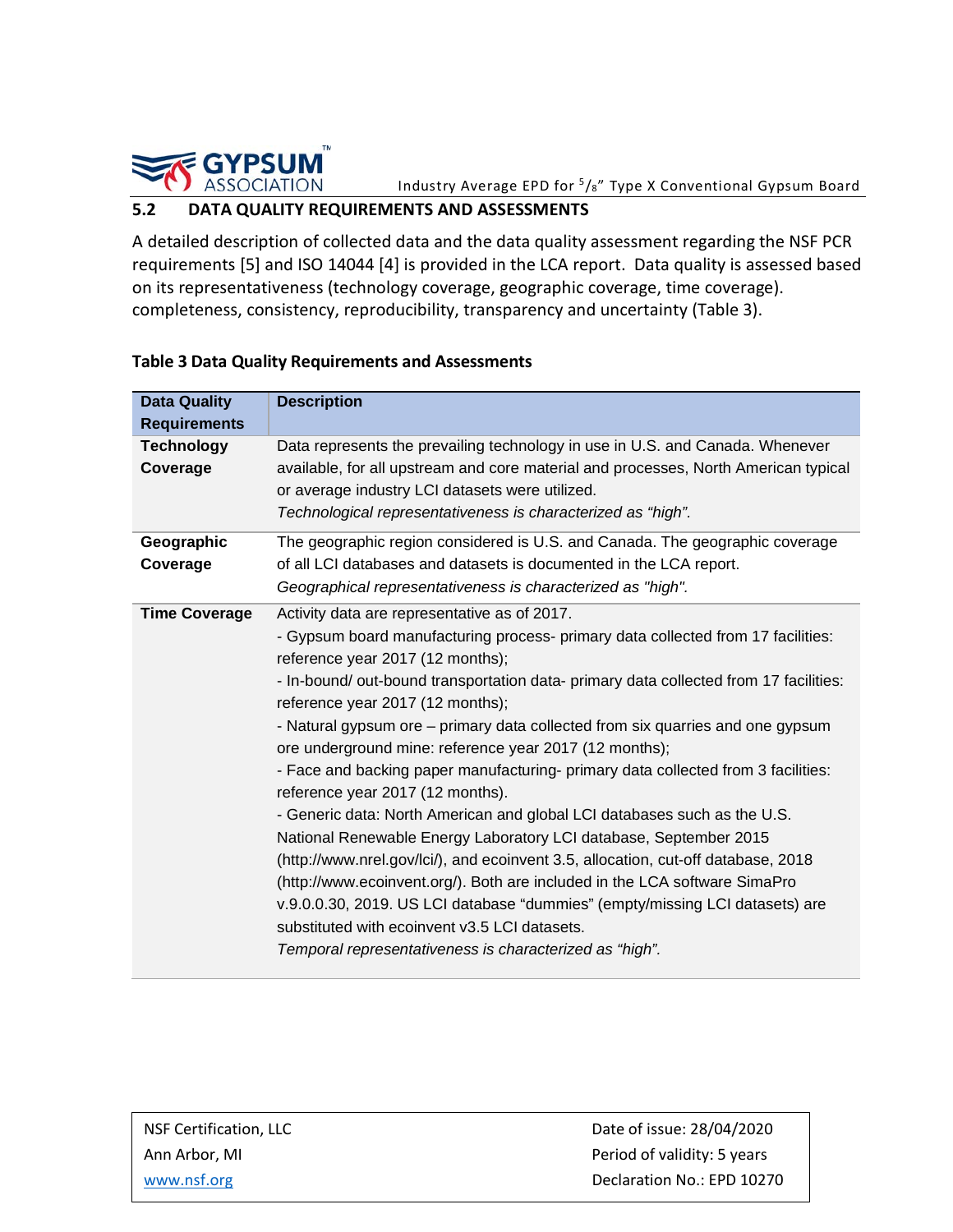| <b>STE GYPSUM</b> |
|-------------------|
|                   |
| ASSOCIATION       |

Industry Average EPD for 5/8" Type X Conventional Gypsum Board

| <b>Data Quality</b>    | <b>Description</b>                                                                                                                                                                                                                                                                                                                                                                                                                                                                                                                                                                                                                                                                                                                                     |  |  |  |
|------------------------|--------------------------------------------------------------------------------------------------------------------------------------------------------------------------------------------------------------------------------------------------------------------------------------------------------------------------------------------------------------------------------------------------------------------------------------------------------------------------------------------------------------------------------------------------------------------------------------------------------------------------------------------------------------------------------------------------------------------------------------------------------|--|--|--|
| <b>Requirements</b>    |                                                                                                                                                                                                                                                                                                                                                                                                                                                                                                                                                                                                                                                                                                                                                        |  |  |  |
| <b>Completeness</b>    | All relevant, specific processes, including inputs (raw materials, energy and<br>ancillary materials) and outputs (emissions and production volume) were<br>considered and modeled to provide an industry average for $5/8$ " (15.9 mm) Type X<br>conventional gypsum board.<br>The completeness of the cradle-to-gate process chain in terms of process steps is<br>rigorously assessed and documented in the LCA report.                                                                                                                                                                                                                                                                                                                             |  |  |  |
| <b>Consistency</b>     | To ensure consistency, the LCI modeling of the production weighted input and<br>output LCI data for the gypsum board product of interest used the same LCI<br>modeling structure across the selected GA member facilities, which consisted of<br>input raw, secondary, facing/backing, formulation, ancillary and packaging<br>materials, energy flows, water resource inputs, product outputs, co-products, by-<br>products, emissions to air, water and soil, and solid and liquid waste disposal.<br>Crosschecks concerning the plausibility of mass and energy flows were<br>continuously conducted. The LCA team conducted mass and energy balances at<br>the facility level and selected process levels to maintain a high level of consistency. |  |  |  |
| <b>Reproducibility</b> | Internal reproducibility is possible since the data and the models are stored and<br>available in GA Athena GB LCI database developed in SimaPro, 2019. A high level<br>of transparency is provided throughout the project report as the weighted average<br>LCI profile is presented for each of the declared products as well as major<br>upstream inputs. Key primary (manufacturer specific) and secondary (generic) LCI<br>data sources are summarized in the LCA report. GA industry internal reproducibility<br>is also possible as a high level of transparency is provided throughout the LCA<br>report.                                                                                                                                      |  |  |  |
| <b>Transparency</b>    | Activity and LCI datasets are transparently disclosed in the project report, including<br>data sources.                                                                                                                                                                                                                                                                                                                                                                                                                                                                                                                                                                                                                                                |  |  |  |
| <b>Uncertainty</b>     | A sensitivity check was conducted to assess the reliability of the EPD results and<br>conclusions by determining how they are affected by uncertainties in the data or<br>assumptions on calculation of LCIA and energy indicator results. The sensitivity<br>check includes the results of the sensitivity analysis and Monte Carlo uncertainty<br>analysis and is documented in the LCA report.                                                                                                                                                                                                                                                                                                                                                      |  |  |  |

#### **5.3 ALLOCATION RULES**

Per NSF PCR, Section 7.2.3 and 7.2.6 [6], allocation, if required, shall follow the requirements and guidance of ISO 14044:2006, Section 4.3.4 and shall be based on the mass of gypsum panel products produced. Allocation related to transport shall be based on the mass of the transported product.

| NSF Certification, LLC | Date of issue: 28/04/2020   |
|------------------------|-----------------------------|
| Ann Arbor. MI          | Period of validity: 5 years |
| www.nsf.org            | Declaration No.: EPD 10270  |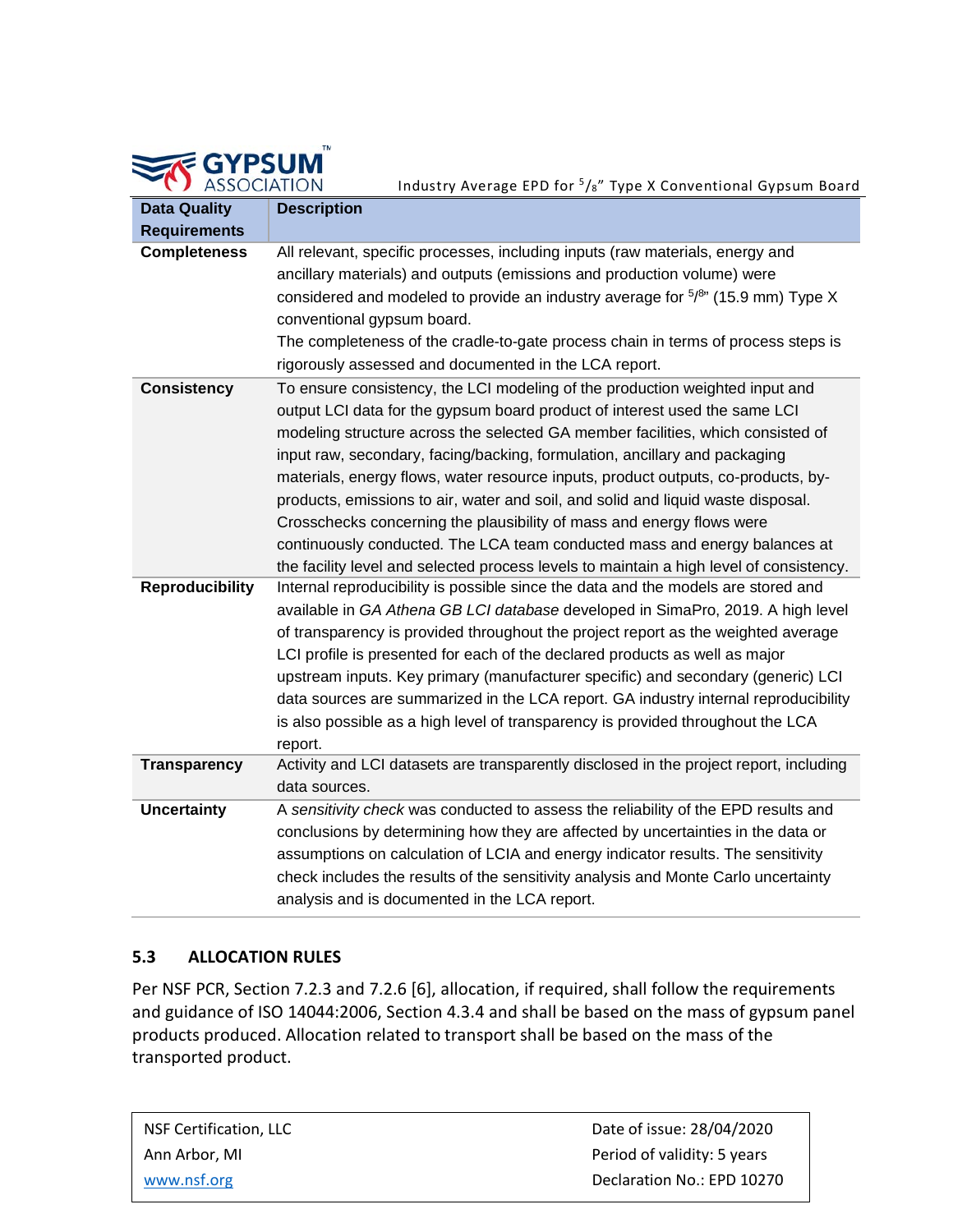

Industry Average EPD for  $5/s''$  Type X Conventional Gypsum Board

The GA gypsum board manufacturing facilities produce other co-products besides selected gypsum boards and as such allocation based on the mass of gypsum board products was necessary. Per ISO 21930, 3 [2], co-product is defined as any of one or more products from the same unit process, but which is not the object of the assessment. As a result, plant specific generic formulations for 1 MSF (92.9  $m<sup>2</sup>$ ) of the two gypsum board products of interest were used to model and calculate the required input raw materials (both primary and secondary), facing/backing and formulation materials, and water input (see Table 2).

Per NSF PCR, Section 7.2.3 to 7.2.6 [6], "mass" was used as the physical parameter for allocating flows between the products of interest and other co-products to calculate the input energy flows (electricity, natural gas, propane, etc.), shipping and packaging materials, lubricants, hydraulic fluid, greases, and oils, total water consumption, process emissions to air, water and land and waste flows. Similarly, plant specific generic formulations for 1 MSF (92.9  $m^2$ ) of gypsum paper and mass was used as the basis for allocating flows across products and coproducts of gypsum paper manufacturing.

Per ISO 21930, 3 [2], by-product is defined as co-product from a process that is incidental or not intentionally produced and which cannot be avoided. No burden is allocated to any of the byproducts of the selected product systems such as off-spec gypsum boards (used as dunnage/bunks/sleuters); side rolls (recycled back into the gypsum paper production, or sold out to other converters to make tubes and cores); downgraded rolls (used as paper fiber in the wallboard, or sold out to other converters to make tubes and cores), or other rocks from gypsum ore extraction sites (sold to other industries).

Per NSF PCR 7.1.7.2.5 and 7.2.3 [6], flue gas desulfurized synthetic gypsum is considered a recovered "waste" material and is used burden free; other than those burdens necessary to use it as an input in the manufacture of gypsum boards. FGD synthetic gypsum is a by-product of coal-fired power generation process – a result of  $SO<sub>2</sub>$  scrubbing of stack emissions enforced by the US EPA Clean Air Act– and a major raw material used in the production of gypsum board products [9], [10]. For FGD synthetic gypsum to be a saleable product for use in gypsum board manufacturing it needs to undergo de-watering process to reduce the moisture content to around 10% [10], [11], [12], and transport to the gypsum board manufacturing facility. As a result, the dewatering of sludge by vacuum filtration and transport of FGD synthetic gypsum is included within the Production stage system boundary [11], [12]. It should be mentioned that saleable FGD synthetic gypsum has the same molecular composition as raw gypsum [10]. Typically, FGD synthetic gypsum undergoes additional secondary drying at the GWB plant; this drying is included in the A3 Manufacturing information module. In addition, per NSF PCR, Section 7.2.3 to 7.2.6 [6], allocation related to transport is based on the mass of transported inputs and outputs.

NSF Certification, LLC and the control of issue: 28/04/2020 Ann Arbor, MI **Period of validity: 5 years** [www.nsf.org](http://www.nsf.org/) **Declaration No.: EPD 10270**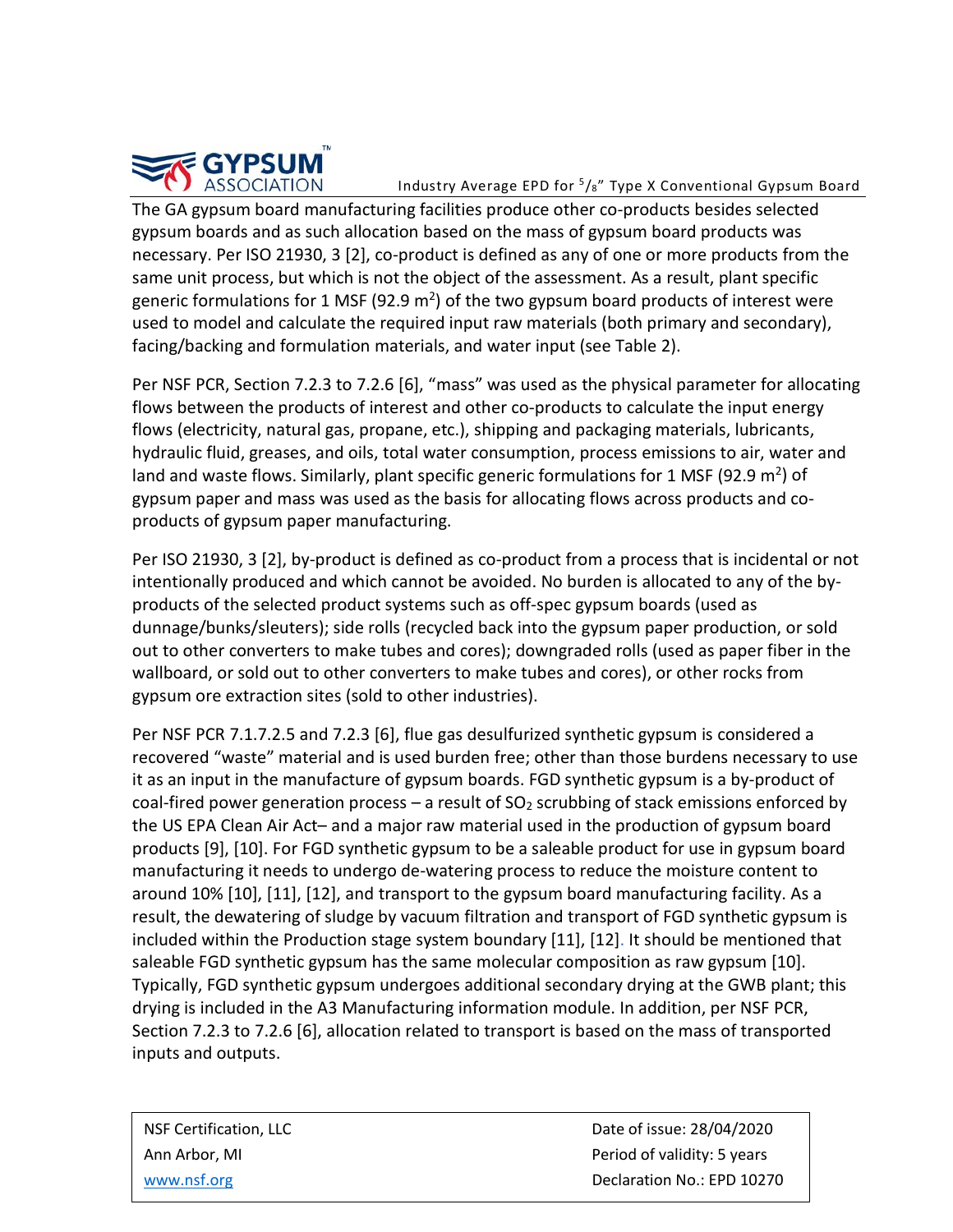

Industry Average EPD for  $\frac{5}{8}$ " Type X Conventional Gypsum Board

#### **5.4 CUT OFF RULES**

The cut-off criteria as per NSF PCR, Section 7.1.6 [6] and ISO 21930, 7.1.8 [2], were followed for this EPD. Per ISO 21930, 7.1.8 [2], all input/output data required were collected and included in the LCI modelling. No substances with hazardous and toxic properties that pose a concern for human health and/or the environment were identified in the framework of this EPD. Any plant specific data gaps for the reference year 2017 e.g. input hydraulic fluids, lubricants, oils, or packaging materials were filled in with plant generic data from previous years or industry average data. Material Safety Data Sheet (MSDSs) are provided confidentially by GA plants per each chemical class e.g. sizing agents, retention chemicals, etc. Any data gaps in the MSDS are filled in with two generic LCI datasets, as appropriate (conservative assumptions): *Chemical, organic {GLO}| production | Cut-off, U*; *Chemical, inorganic {GLO}| production | Cut-off, U*.

Per NSF PCR, Section 7.1.6 [6], the Production Stage *excludes* the following processes:

- Capital goods and infrastructure;
- Human activity and personnel related activity (travel, furniture, office operations and supplies);
- Energy and water use related to company management and sales activities that may be located either within the factory site or at another location.

## 6 LIFE CYCLE ASSESSMENT

#### **6.1 RESULTS OF THE LIFE CYCLE ASSESSMENT**

This section summarizes the product stage life cycle impact assessment (LCIA) results including resource use and waste generated metrics based on the cradle-to-gate life cycle inventory inputs and outputs analysis. The results are calculated based on 92.9 m<sup>2</sup> (1 MSF) of 15.9 mm ( $\frac{5}{8}$ ") Type X conventional gypsum board. (Table 3). *It should be noted that LCIA results are relative expressions and do not predict impacts on category endpoints, the exceeding of thresholds, safety margins or risks [3], [4].*

Per NSF PCR, Section 7.3 [6], the US EPA Tool for the Reduction and Assessment of Chemical and Other Environmental Impacts (TRACI), version 2.1, 2012 impact categories are used as they provide a North American context for the mandatory category indicators to be included in this EPD. Per NSF PCR, Section 7.2.10, 7.2.13, 7.2.14 [6], the following mandatory resource use, waste categories and output flows are reported as described in Table 3.

NSF Certification, LLC and the control of issue: 28/04/2020 Ann Arbor, MI **Period of validity: 5 years** [www.nsf.org](http://www.nsf.org/) **Declaration No.: EPD 10270**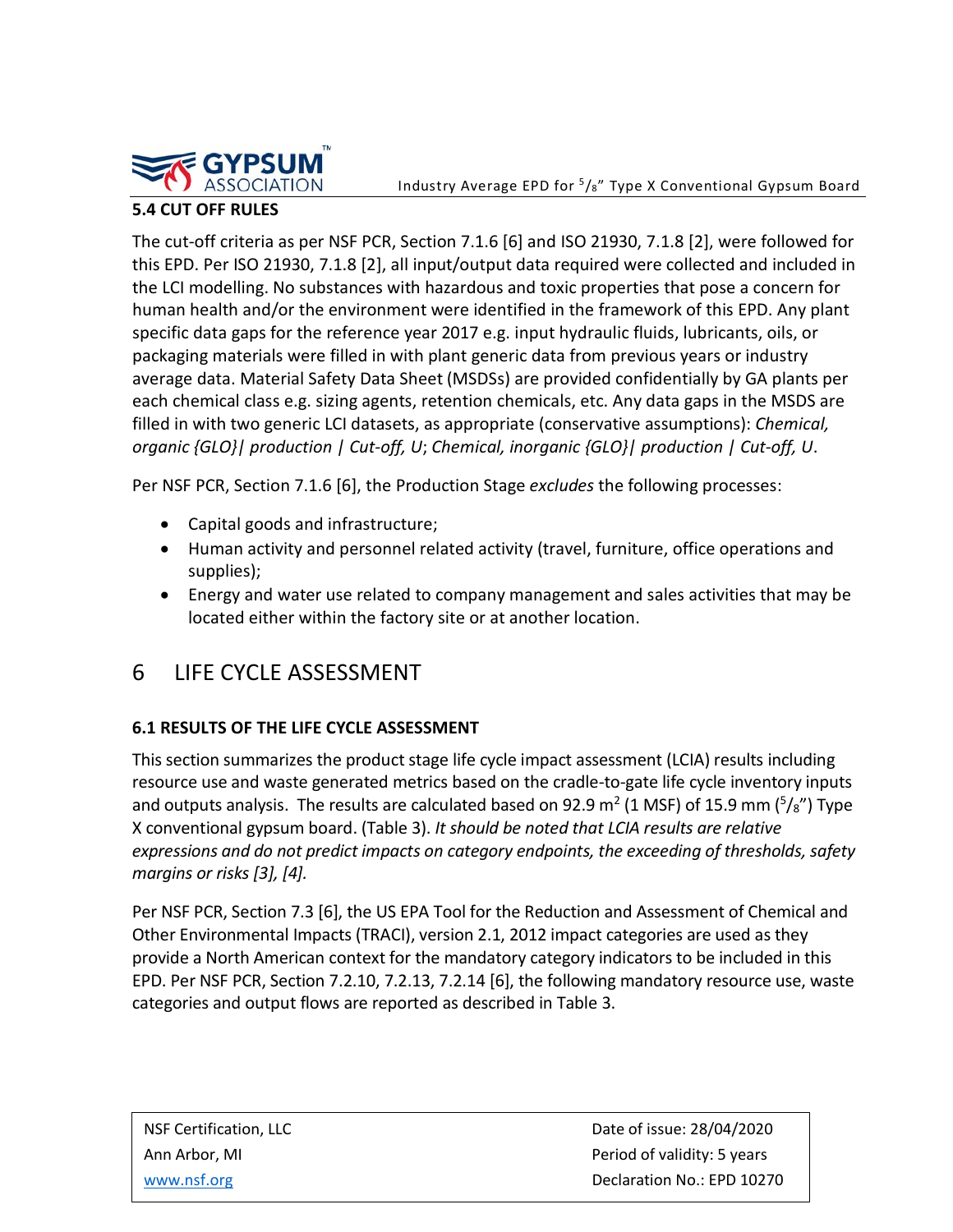

#### Industry Average EPD for 5/8" Type X Conventional Gypsum Board

# **Table 3 Product Stage (A1-A3) - EPD Results – 92.9 m<sup>2</sup> (1MSF) of 15.9 mm (<sup>5</sup>/8<sup>)</sup>" Type X conventional gypsum board**

| Impact categories and<br>inventory indicators                                                             | <b>Unit</b>           | A1,<br><b>Extraction</b><br>and<br>upstream<br>production | A2,<br><b>Transport</b><br>to factory                    | A3,<br><b>Manufacturing</b> | <b>Total</b> |
|-----------------------------------------------------------------------------------------------------------|-----------------------|-----------------------------------------------------------|----------------------------------------------------------|-----------------------------|--------------|
| Global warming potential, GWP 100 <sup>1)</sup>                                                           | $kg CO2$ eq           | 55.5                                                      | 9.9                                                      | 211.6                       | 277          |
| Ozone depletion potential, ODP <sup>1)</sup>                                                              | kg CFC-<br>11eq       | $6.0E-06$                                                 | 8.0E-10                                                  | 2.8E-05                     | 3.4E-05      |
| Smog formation potential, SFP <sup>1)</sup>                                                               | kg O <sub>3</sub> eq  | 2.91                                                      | 3.71                                                     | 5.15                        | 11.8         |
| Acidification potential, AP <sup>1)</sup>                                                                 | kg SO <sub>2</sub> eq | 0.189                                                     | 0.14                                                     | 0.35                        | 0.67         |
| Eutrophication potential, EP <sup>1)</sup>                                                                | kg N eq               | 0.250                                                     | 0.0079                                                   | 0.34                        | 0.60         |
| Abiotic depletion potential, ADP<br>surplus, TRACI <sup>1)</sup>                                          | <b>MJ</b><br>surplus  | 97.6                                                      | 19.9                                                     | 457.4                       | 575          |
| ADP LHV, CML <sup>2)</sup>                                                                                | MJ LHV                | 697.1                                                     | 134.4                                                    | 3,014                       | 3,845        |
| Renewable primary energy carrier<br>used as energy, RPRE                                                  | MJ LHV                | 129.2                                                     | $\mathbf 0$                                              | 55                          | 184          |
| Renewable primary energy carrier<br>used as material, $RPRM^{3)}$                                         | MJ LHV                | $\pmb{0}$                                                 | $\boldsymbol{0}$                                         | $\mathbf 0$                 | $\mathbf 0$  |
| Non-renewable primary energy carrier<br>used as energy, NRPRE                                             | MJ LHV                | 770.8                                                     | 135.8                                                    | 3194                        | 4,100        |
| Non-Renewable primary energy<br>carrier used as material, $NRPR_M^{3}$                                    | MJ LHV                | $\mathbf 0$                                               | $\mathbf 0$                                              | $\mathbf 0$                 | $\mathbf{0}$ |
| Secondary material, SM <sup>3)</sup>                                                                      | kg                    | 608                                                       | $\mathbf 0$                                              | 0                           | 608          |
| Renewable secondary fuel, RSF3)                                                                           | MJ LHV                | 0                                                         | $\boldsymbol{0}$                                         | $\mathbf 0$                 | 0            |
| Non-renewable secondary fuel,<br>NRSF <sup>3</sup>                                                        | MJ LHV                | 0                                                         | $\overline{0}$                                           | $\overline{0}$              | $\bf{0}$     |
| Recovered energy, RE3)                                                                                    | MJ LHV                | $\Omega$                                                  | 0                                                        | $\mathbf 0$                 | 0            |
| Consumption of fresh water <sup>3)</sup>                                                                  | m <sup>3</sup>        | 0.443                                                     | $\mathbf 0$                                              | 0.78                        | 1.22         |
| Hazardous waste disposed, HWD <sup>3)</sup>                                                               | kg                    | 0                                                         | 0                                                        | 0                           | 0            |
| Non-hazardous waste disposed,<br>NHWD <sup>3)</sup>                                                       | kg                    | 4.7349                                                    | $\mathbf 0$                                              | 5.9                         | 10.6         |
| High-level radioactive waste,<br>conditioned, to final repository,<br>HLRW <sup>3</sup>                   | $\mathsf{m}^3$        | 4.1E-08                                                   | $1.3E-11$                                                | $1.1E-07$                   | 1.5E-07      |
| Intermediate- and low-level radioactive<br>waste, conditioned, to final repository,<br>ILLRW <sup>3</sup> | m <sup>3</sup>        | 4.3E-07                                                   | 1.0E-10                                                  | $9.1E-07$                   | 1.3E-06      |
| Components for re-use, CRU3)                                                                              | kg                    | 0                                                         | $\mathbf 0$                                              | $\mathbf 0$                 | 0            |
| Materials for recycling, MR <sup>3)</sup>                                                                 | kg                    | 0                                                         | 0                                                        | 28.3                        | 28.3         |
| <b>NSF Certification, LLC</b><br>Ann Arbor, MI                                                            |                       |                                                           | Date of issue: 28/04/2020<br>Period of validity: 5 years |                             |              |
| www.nsf.org                                                                                               |                       |                                                           | Declaration No.: EPD 10270                               |                             |              |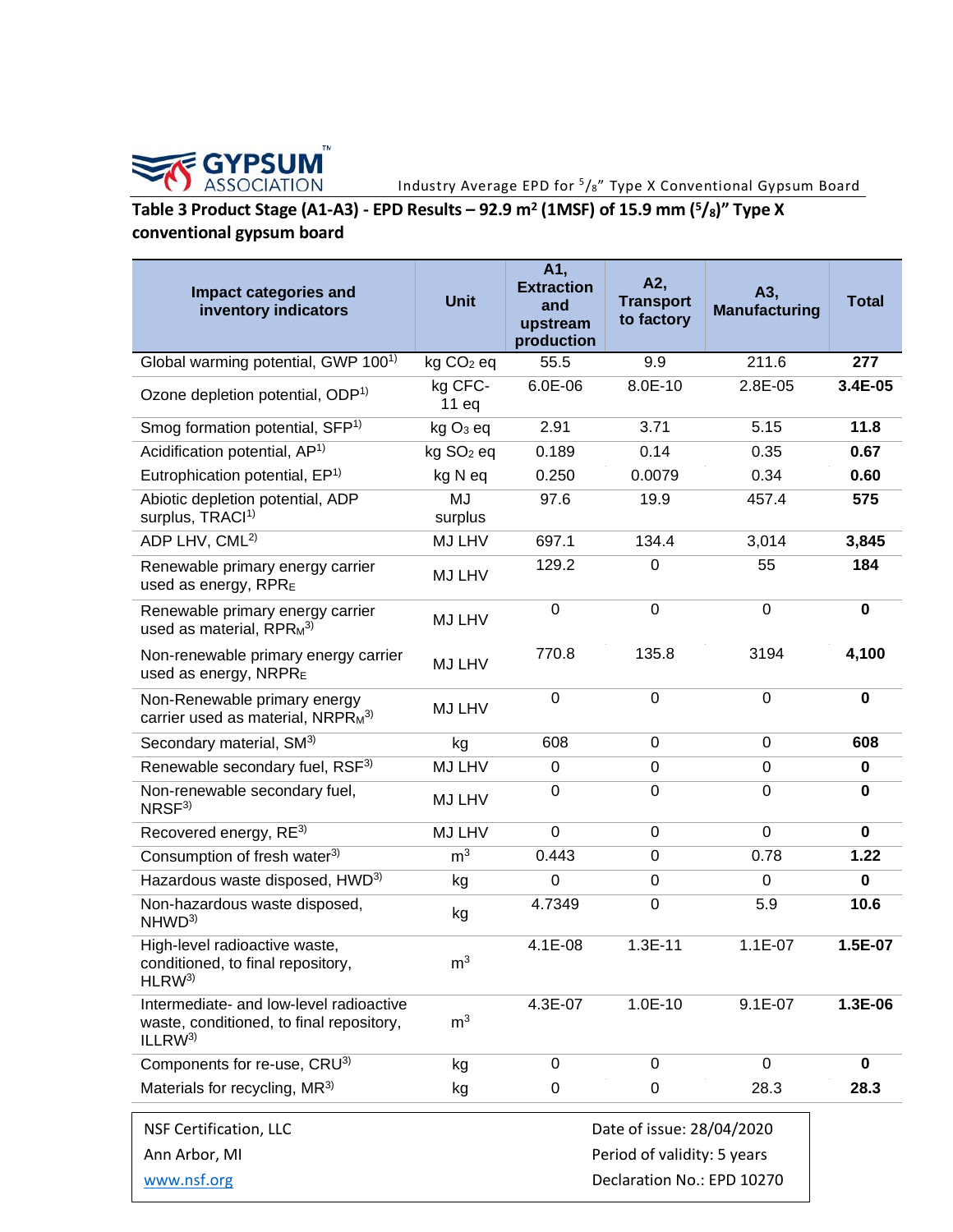

Industry Average EPD for  $\frac{5}{8}$ " Type X Conventional Gypsum Board

| Impact categories and<br>inventory indicators                          | <b>Unit</b>   | A1<br><b>Extraction</b><br>and<br>upstream<br>production | A2,<br><b>Transport</b><br>to factory | Α3.<br><b>Manufacturing</b> | <b>Total</b> |
|------------------------------------------------------------------------|---------------|----------------------------------------------------------|---------------------------------------|-----------------------------|--------------|
| Materials for energy recovery, MER <sup>3)</sup>                       | kg            |                                                          |                                       |                             |              |
| Recovered energy exported from the<br>product system, EE <sup>3)</sup> | <b>MJ LHV</b> |                                                          |                                       |                             |              |

*Notes to Table 3:* 

<sup>1)</sup> Calculated as per U.S EPA TRACI 2.1, v1.05, SimaPro v 9. GWP 100, excludes biogenic CO<sub>2</sub> removals and emissions associated with biobased products such as starch and dextrose (see Table 4 for details); 100-year time horizon GWP factors are provided by the IPCC 2013 Fifth Assessment Report (AR5), TRACI 2.1, with AR5, v1.05 [13]. ADP surplus, TRACI v2.1 (also known as Fossil fuel depletion, FFD) is required in LEED V4.1 MR Credit: Building Product Disclosure and Optimization – Environmental Product Declarations [14].<br><sup>2)</sup> Calculated as per CML-IA Baseline V3.05, SimaPro v 9. ADP LHV, CML is also required in LEED V4.1

MR Credit: Building Product Disclosure and Optimization – Environmental Product Declarations [14]. 3) Calculated as per ACLCA ISO 21930 Guidance [15], respective sections 6.2 to 10.8.

Per NSF PCR, 7.2.7 [5], for the gypsum panel products, recycled raw materials used to produce paper are not counted as biogenic carbon whereas starch and dextrose are counted. Table 4 shows the cradle-to-gate biogenic  $CO<sub>2</sub>$  removals associated with bio-based products used in the gypsum board system.

#### Table 4 Production Stage (A1-A3), Biogenic CO<sub>2</sub> removals – 92.9 m<sup>2</sup> (1 MSF) of 5/8" Type X **conventional**

| <b>Inputs</b> | <b>Chemical</b><br>formula | <b>C-Content</b> | Biogenic CO <sub>2</sub> removals<br>(in kg CO <sub>2</sub> / MSF) |
|---------------|----------------------------|------------------|--------------------------------------------------------------------|
| Starch        | $(C_6H_{10}O_5)_n$         | 44%              | $-6.1$<br>$= -3.8$ kg $\times$ 0.44 $\times$ 44/12                 |
| Dextrose      | $C_6H_{12}O_6$             | 40%              | $-1.4$<br>$= (0.59+0.36)$ kg $\times$ 0.40 $\times$ 44/12          |

*Notes:*

<sup>1)</sup> 44 and 12 is the molar mass of  $CO<sub>2</sub>$  and C (in g/mol), respectively.

<sup>2)</sup> It includes the amount of dextrose that is applied directly to the board (not part of BMA, Table 2), and the amount of dextrose mixed with landplaster to produce BMA (also known as heat resistant accelerator, HRA). The weighted average amount of dextrose in BMA resulted to 15%.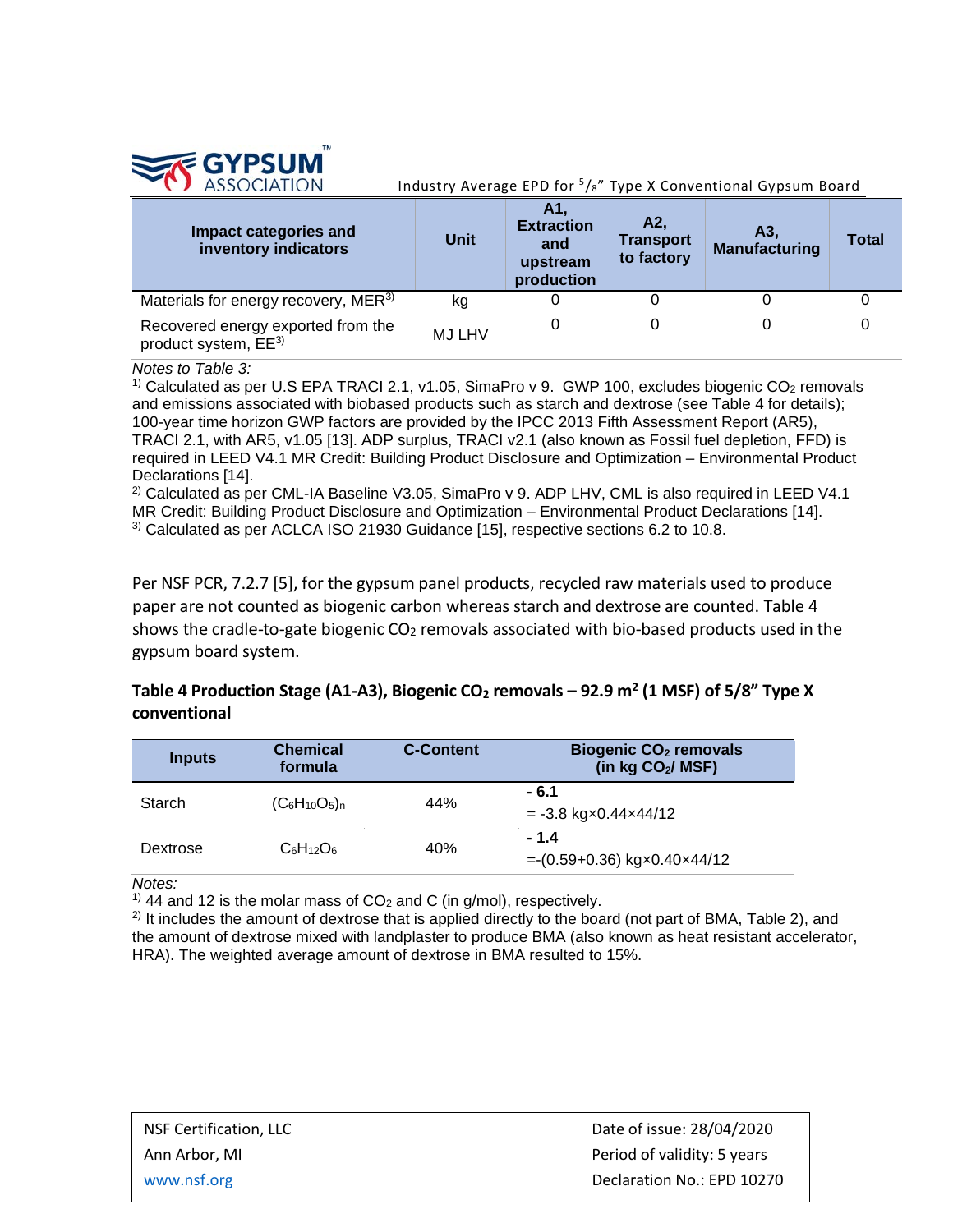

#### **6.2 INTERPRETATION**

The cradle-to-gate manufacture of 92.9  $m^2$  of 15.9 mm (1 MSF of 5/8") Type X conventional gypsum board embodies about 4.3 GJ of primary energy (LHV) and emits in the order of 277 kg  $CO<sub>2</sub>$  eq of greenhouse gases. Over 95% of the total primary energy is derived from nonrenewable primary energy resources. On-site energy use at the plant (*natural gas* and *purchased electricity*) and the *paper input* were the major contributing sources to total primary energy use. Figure 3 presents the impact assessment and energy indicator results for 92.9  $m^2$  (1 MSF) of <sup>5</sup>/<sub>8</sub>" Type X conventional gypsum boards, by information module, percent contribution basis.



*Figure 3 Impact assessment and energy indicator results by information module – 92.9 m2 (1 MSF) of 15.9 mm (5/8") Type X conventional gypsum board – % Basis*

Across the three-gypsum board production information modules, *Module A3 Manufacturing*, contributes the largest share of the LCIA and energy indicator results – accounting for between 44% (smog) and 82% (ozone depletion) of the potential environmental burdens. *Module A1* 

| NSF Certification, LLC | Date of issue: 28/04/2020   |
|------------------------|-----------------------------|
| Ann Arbor. MI          | Period of validity: 5 years |
| www.nsf.org            | Declaration No.: EPD 10270  |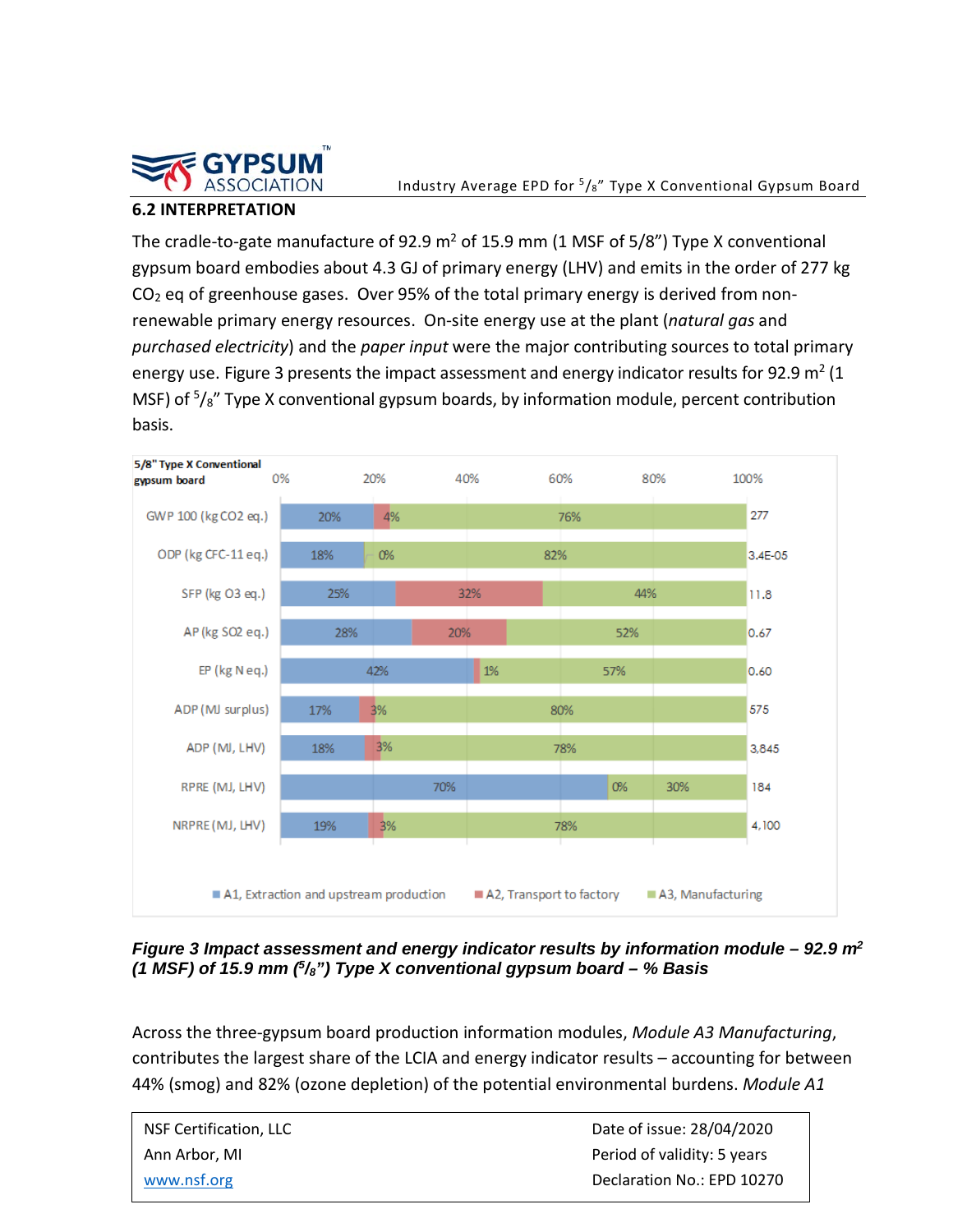

Industry Average EPD for 5/8" Type X Conventional Gypsum Board

*Extraction and upstream production* is the second largest contributor (<42%) to the overall potential environmental impacts of ½" Lightweight gypsum board manufacture. Except for acidification (20%) and smog potential impacts (32%), *Module A2 Transportation* is generally a minor contributor (<4%) to the overall impact of 5/8" Type X gypsum board manufacture.

*The use of FGD synthetic gypsum and post-consumer paper is beneficial for the gypsum board industry as it reduces the dependency on primary material resources (natural gypsum ore and virgin paper stock).* 

## 7 ADDITIONAL ENVIRONMENTAL INFORMATION

| 7         | ADDITIONAL ENVIRONMENTAL INFORMATION                                                  |
|-----------|---------------------------------------------------------------------------------------|
| $\bullet$ | <b>Health Protection Manufacture</b>                                                  |
|           | The OSHA standards are applicable and followed.                                       |
|           | - U.S. Department of Labor, Occupational Safety & Health Administration (OSHA),       |
|           | 29 CFR, PART 1910 Occupational Safety and Health Standards.                           |
|           | https://www.osha.gov/pls/oshaweb/owasrch.search form?p doc type=STANDARDS&p toc lev   |
|           | el=1&p keyvalue=1910, accessed 15-04-2020.                                            |
|           | No additional health protection measures extending beyond mandatory occupational      |
|           | safety measures for commercial operations are required.                               |
|           | <b>Environmental Protection Manufacture and Equipment</b>                             |
|           | The GA member manufacturing facilities comply with the regional (US and Canadian)     |
|           | environmental protection requirements, monitor and report the emissions to air during |
|           | the manufacturing process as per the following:                                       |
|           | - EPCRA Section 313 Toxic Release Inventory Reporting (U.S)                           |
|           | https://www.osha.gov/pls/oshaweb/owasrch.search form?p doc type=STANDARDS&p toc lev   |
|           | $el=1$ &p keyvalue=1910, accessed 15-04-2020.                                         |
|           | - The Canadian National Pollutant Release Inventory (NPRI) reporting                  |
|           | http://www.ec.gc.ca/inrp-npri/default.asp?lang=En&n=4A577BB9-1, accessed 15-04-2020.  |

*Pollution abatement equipment* typically used in the gypsum board manufacturing facilities consist of high and low temperature baghouses, bin vent filter, cartridge filter, precipitator and water sprinklers for dust control.

| NSF Certification, LLC | Date of issue: 28/04/2020   |  |  |
|------------------------|-----------------------------|--|--|
| Ann Arbor. MI          | Period of validity: 5 years |  |  |
| www.nsf.org            | Declaration No.: EPD 10270  |  |  |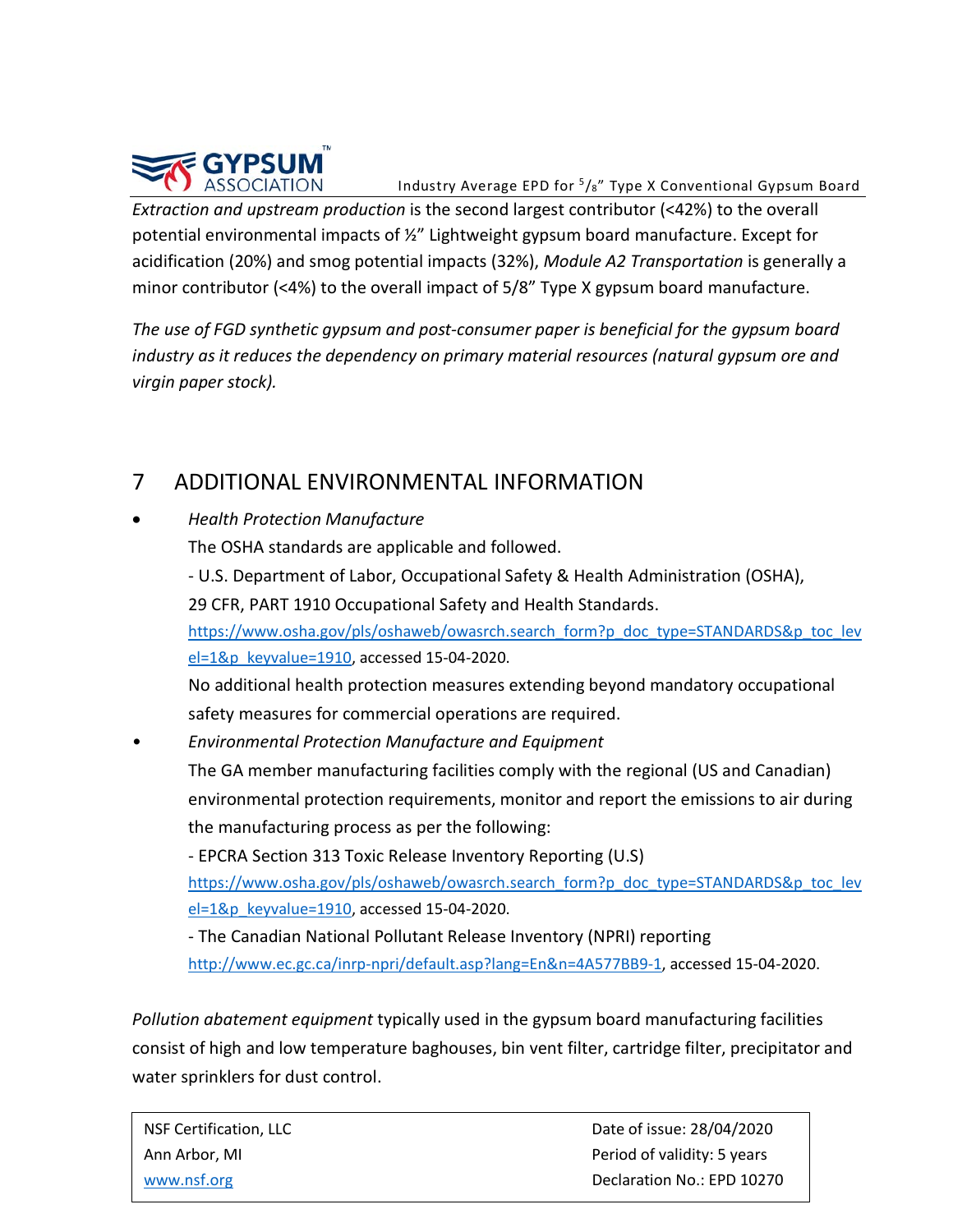



## 8 DECLARATION TYPE AND PRODUCT AVERAGE DECLARATION

The type of EPD is defined as:

- A "Cradle-to-gate" EPD for 5/8" Type X conventional gypsum board covering the *Production stage* (information modules A1 to A3) and is intended for use in Business-to-Business communication.

This industry average EPD for <sup>5</sup>/<sub>8</sub>" Type X conventional gypsum board (UNCPC Code 3699, NAICS Code 327420) falls under the description:

- *An average product EPD*, as an average from several GA manufacturers' facilities (in this case, GA member manufacturers as listed under "GA Member Companies Corporate Locations", *see General Summary section*).

## 9 DECLARATION COMPARABILITY LIMITATION STATEMENT

The following ISO 21930 statements indicate the EPD comparability limitations and intent to avoid any market distortions or misinterpretation of EPDs based on the NSF PCR for Gypsum Panel Products [6]:

- *Only EPDs prepared from cradle-to-grave life cycle results and based on the same function, RSL, quantified by the same functional unit, and meeting all the conditions for comparability listed in ISO 14025:2006 and ISO 21930:2017 can be used to comparison between products*.

## 10 EPD EXPLANATORY MATERIAL

For any explanatory material, regarding this EPD, please contact the program operator.

**NSF International** 789 N. Dixboro, Ann Arbor, MI 48105 [sustainability@nsf.org](mailto:sustainability@nsf.org)

NSF Certification, LLC and the control of the Date of issue: 28/04/2020 Ann Arbor, MI **Period of validity: 5 years Period of validity: 5 years** [www.nsf.org](http://www.nsf.org/) **Declaration No.: EPD 10270**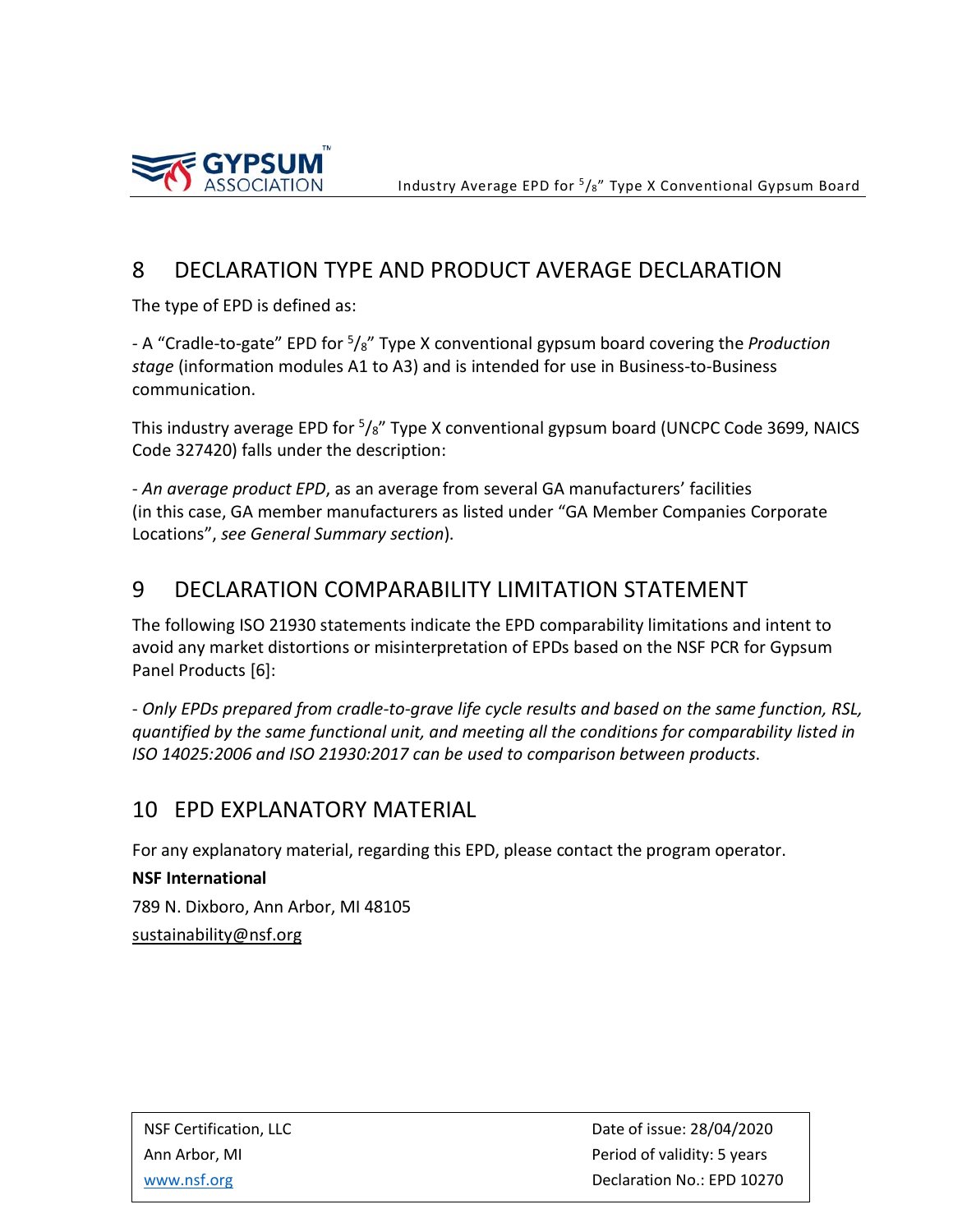

## 11 REFERENCES

- 1. ASTM C1396/C1396 M-17 Standard Specification for Gypsum Board.
- 2. ISO 21930:2017 Sustainability in buildings and civil engineering works Core rules for environmental product declarations of construction products and services.
- 3. ISO 14025:2006 Environmental labeling and declarations Type III environmental declarations Principles and procedures.
- 4. ISO 14040:2006 Environmental management Life cycle assessment Principles and framework.
- 5. ISO 14044:2006 Environmental management Life cycle assessment Requirements and guidelines.
- 6 NSF International, Product Category Rule Environmental Product Declarations, PCR for Gypsum Panel Products, April 2020.
- 7 NSF Program Operator Rules. February 2015. [https://www.nsf.org/newsroom\\_pdf/NSF\\_Program\\_Operator\\_Instructions-news.pdf,](https://www.nsf.org/newsroom_pdf/NSF_Program_Operator_Instructions-news.pdf) accessed 15-04-2020.
- 8. ASTM C11 18b Standard Terminology Relating to Gypsum and Related Building Materials and Systems.
- 9. US EPA 2014, Coal Combustion Residual Beneficial Use Evaluation: Fly Ash Concrete and FGD Gypsum Wallboard, Office of Solid Waste and Emergency Response, Office of Resource Conservation and Recovery, U.S. Environmental Protection Agency, EPA530-R-14-001. [https://www.epa.gov/sites/production/files/2014-12/documents/ccr\\_bu\\_eval.pdf,](https://www.epa.gov/sites/production/files/2014-12/documents/ccr_bu_eval.pdf) accessed 15-04-2020.
- 10. US EPA 2008, Waste and Materials-Flow Benchmark Sector Report: Beneficial Use of Secondary Materials - Coal Combustion Products. Economics, Methods, and Risk Analysis Division, Office of Solid Waste, Office of Solid Waste and Emergency Response, U.S. Environmental Protection Agency. [https://nepis.epa.gov/Exe/ZyPDF.cgi/P1005STJ.PDF?Dockey=P1005STJ.PDF,](https://nepis.epa.gov/Exe/ZyPDF.cgi/P1005STJ.PDF?Dockey=P1005STJ.PDF) accessed 15-04-2020.
- 11. BOKELA 2017/2018, Vacuum Drum Filters for Dewatering of FGD-Gypsum. [http://www.bokela.de/uploads/media/BOKELA\\_drum\\_filter-prosp\\_en.pdf,](http://www.bokela.de/uploads/media/BOKELA_drum_filter-prosp_en.pdf) [http://www.bokela.de/uploads/media/HBH-prosp\\_en\\_01.pdf,](http://www.bokela.de/uploads/media/HBH-prosp_en_01.pdf) accessed 15-04-2020.
- 12. Bruce G. Miller, 5 Anatomy of a Coal-Fired Power Plant, Clean Coal Engineering Technology (Second Edition), 2017. [https://doi.org/10.1016/B978-0-12-811365-3.00005-3,](https://doi.org/10.1016/B978-0-12-811365-3.00005-3) accessed 15-04-2020.
- 13. PRé 2019.SimaPro LCA Software v9.0.0.30, 2020. [https://simapro.com/,](https://simapro.com/) accessed 15-04-2020.
- 14. LEED v4.1 July 2019, Building Design and Construction Guide (BD+C), Getting started guide for beta participant, MR Credit: Building Product Disclosure and Optimization – Environmental Product

NSF Certification, LLC and the control of the Date of issue: 28/04/2020 Ann Arbor, MI **Period of validity: 5 years Period of validity: 5 years** [www.nsf.org](http://www.nsf.org/) **Declaration No.: EPD 10270**